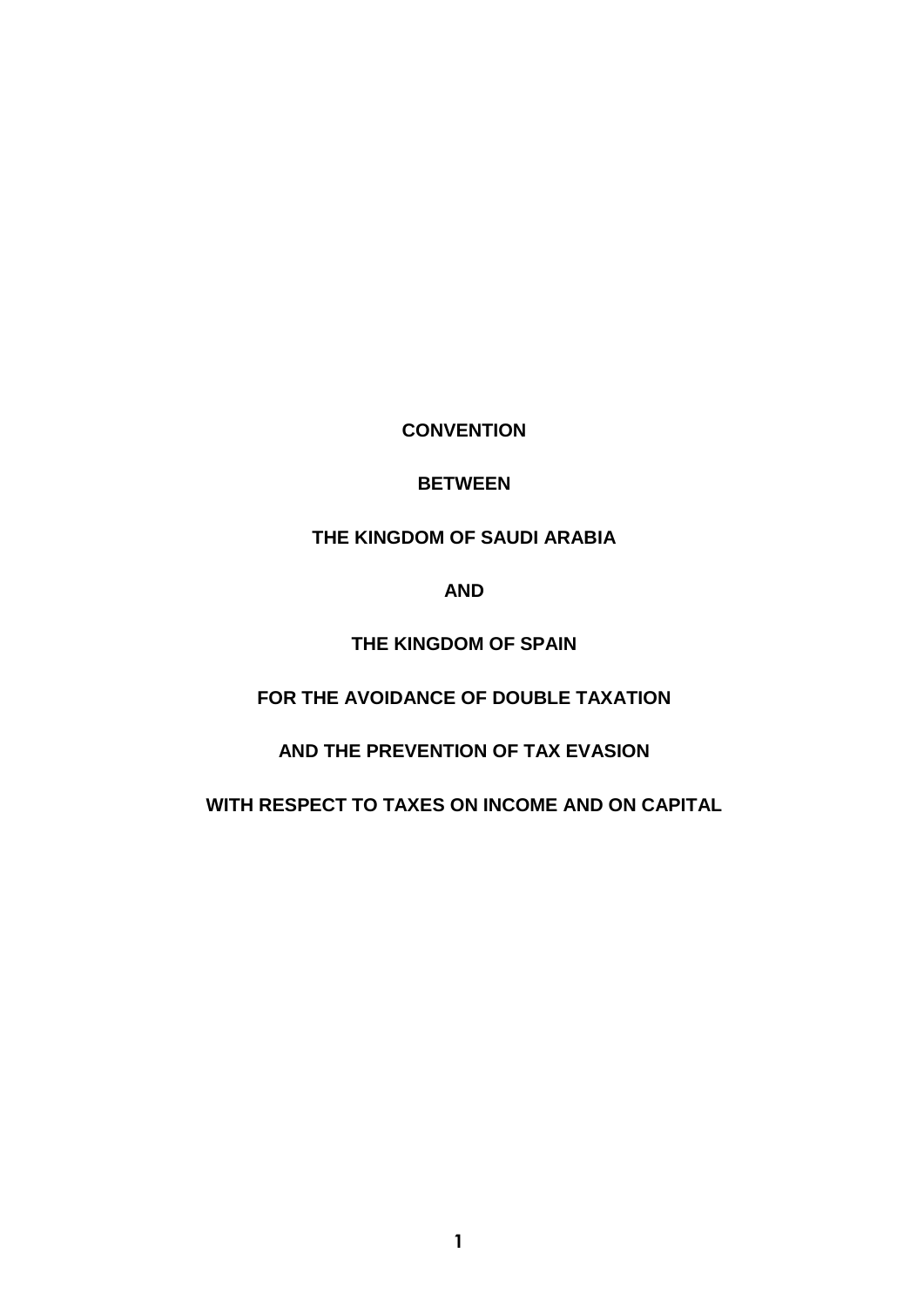the Kingdom of Saudi Arabia and The Kingdom of Spain, desiring to conclude a Convention for the Avoidance of Double Taxation and the Prevention of Tax Evasion with respect to Taxes on Income and on Capital, have agreed as follows:

## **CHAPTER I**

### **SCOPE OF THE CONVENTION**

Article 1

## PERSONS COVERED

This Convention shall apply to persons who are residents of one or both of the Contracting States.

## Article 2

# TAXES COVERED

1. This Convention shall apply to taxes on income and on capital imposed on behalf of a Contracting State or of its political subdivisions or local authorities, irrespective of the manner in which they are levied.

2. There shall be regarded as taxes on income and on capital all taxes imposed on total income, on total capital, or on elements of income or of capital, including taxes on gains from the alienation of movable or immovable property, taxes on the total amounts of wages or salaries paid by enterprises, as well as taxes on capital appreciation.

3. The existing taxes to which this Convention shall apply are in particular:

a) in the case of the Kingdom of Saudi Arabia:

- i) the Zakat and
- ii) the income tax, including the natural gas investment tax;

(hereinafter referred to as "Saudi Arabian Tax").

- b) in the case of the Kingdom of Spain:
	- i) the income tax on individuals;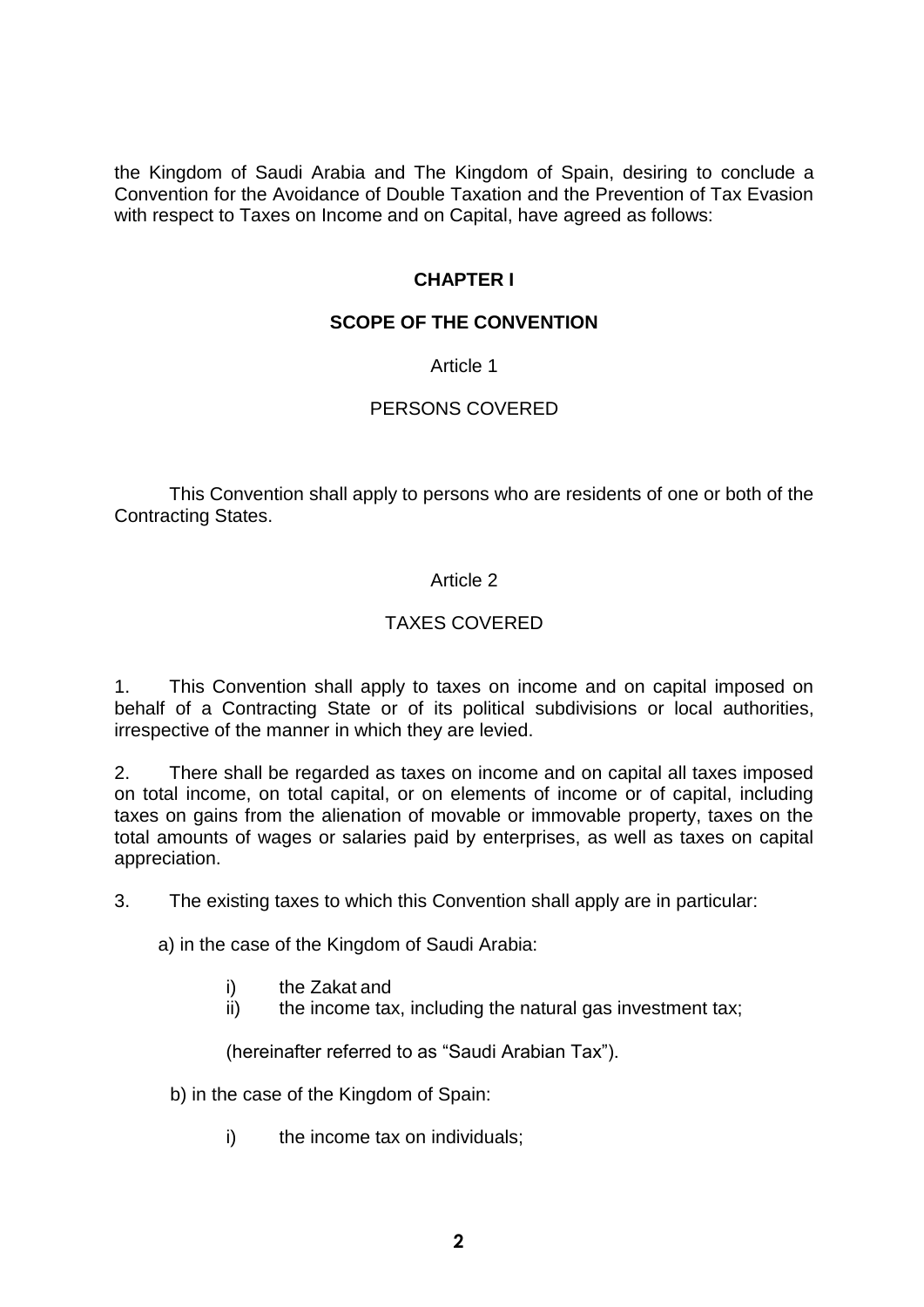- ii) the corporation tax;
- iii) the income tax on non residents;
- iv) the capital tax; and
- v) local taxes on income and on capital;

(hereinafter referred to as "Spanish Tax");

4. This Convention shall apply also to any identical or substantially similar taxes which are imposed by either Contracting State after the date of signature of this Convention in addition to, or in place of, the existing taxes. The competent authorities of the Contracting States shall notify each other of significant changes that have been made in their respective taxation laws.

# **CHAPTER II**

### **DEFINITIONS**

### Article 3

## GENERAL DEFINITIONS

- 1. For the purposes of this Convention, unless the context otherwise requires:
	- a) the term "Kingdom of Saudi Arabia" means the territory of the Kingdom of Saudi Arabia which also includes the area outside the territorial waters, where the Kingdom of Saudi Arabia exercises its sovereign and jurisdictional rights in their waters, sea bed, sub-soil and natural resources by virtue of its law and international law;;
	- b) the term "Spain" means the Kingdom of Spain and, when used in a geographical sense, means the territory of the Kingdom of Spain, including inland waters, the territorial sea and any area outside the territorial sea upon which, in accordance with international law and on application of its domestic legislation, the Kingdom of Spain exercises or may exercise in the future jurisdiction or sovereign rights with respect to the seabed, its subsoil and superjacent waters, and their natural resources
	- c) the terms "a Contracting State" and "the other Contracting State" mean the Kingdom of Saudi Arabia or the Kingdom of Spain, as the context requires;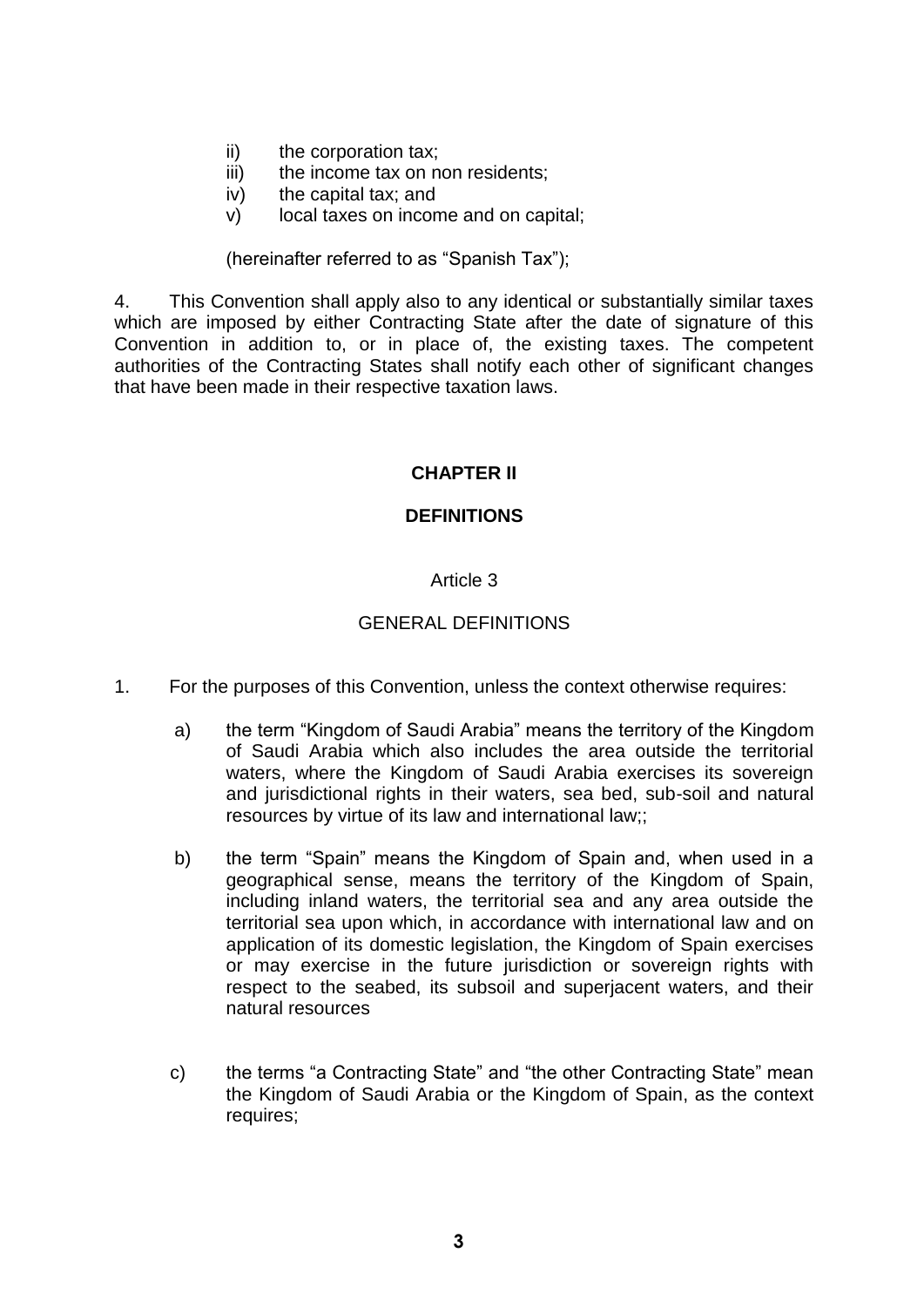- d) the term "person" includes an individual, a company and any other body of persons;
- e) the term "company" means any body corporate or any entity that is treated as a body corporate for tax purposes;
- f) the terms "enterprise of a Contracting State" and "enterprise of the other Contracting State" mean respectively an enterprise carried on by a resident of a Contracting State and an enterprise carried on by a resident of the other Contracting State;
- g) the term "international traffic" means any transport by a ship or aircraft operated by an enterprise of a Contracting State which has its place of effective management in a Contracting State, except when the ship or aircraft is operated solely between places in the other Contracting State;
- h) the term "competent authority" means:
	- i) in the case of the Kingdom of Saudi Arabia: the Ministry of Finance represented by the Minister of Finance or his authorised representative.
	- ii) in the case of the Kingdom of Spain: the Minister of Economy and Finance or his authorised representative;
- i) the term "national" means:
	- i) any individual possessing the nationality of a Contracting State;
	- ii) any legal person, partnership or association deriving its status as such from the laws in force in a Contracting State.

2. As regards the application of this Convention at any time by a Contracting State, any term not defined therein shall, unless the context otherwise requires, have the meaning that it has at that time under the law of that State for the purposes of the taxes to which this Convention applies, any meaning under the applicable tax laws of that State prevailing over a meaning given to the term under other laws of that State.

#### Article 4

### RESIDENT

1. For the purposes of this Convention, the term "resident of a Contracting State" means any person who, under the laws of that State, is liable to tax therein by reason of his domicile, residence, place of management or any other criterion of a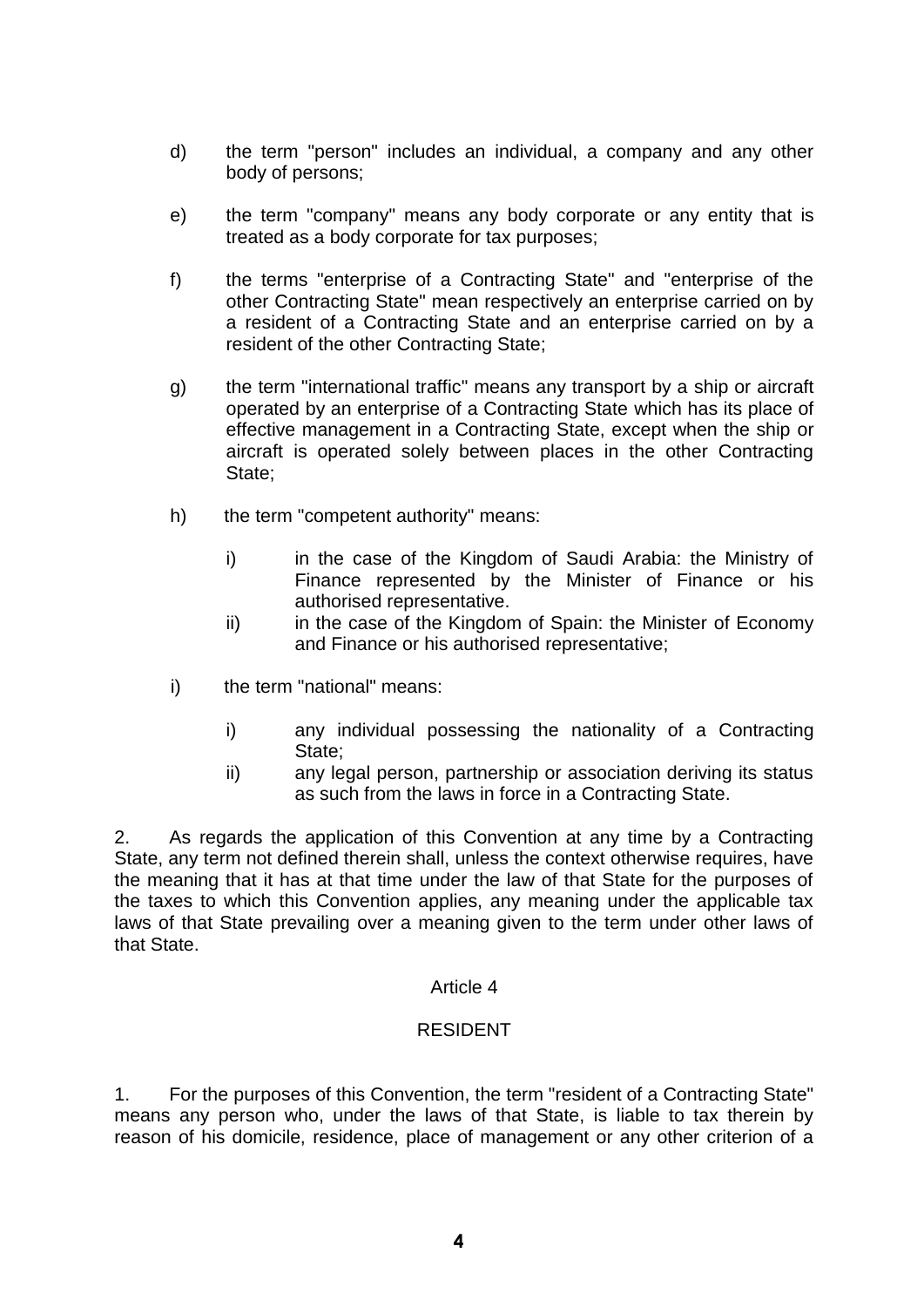similar nature, and also includes that State and any political subdivision or local authority thereof. This term, however, does not include any person who is liable to tax in that State in respect only of income from sources in that State or capital situated therein.

2. Where by reason of the provisions of paragraph 1 of this Article an individual is a resident of both Contracting States, then his status shall be determined as follows:

- a) he shall be deemed to be a resident only of the Contracting State in which he has a permanent home available to him; if he has a permanent home available to him in both Contracting States, he shall be deemed to be a resident only of the Contracting State with which his personal and economic relations are closer (centre of vital interests);
- b) if the Contracting State in which he has his centre of vital interests cannot be determined, or if he has not a permanent home available to him in either State, he shall be deemed to be a resident only of the Contracting State in which he has an habitual abode;
- c) if he has an habitual abode in both Contracting States or in neither of them, he shall be deemed to be a resident only of the Contracting State of which he is a national;
- d) if he is a national of both Contracting States or of neither of them, the competent authorities of the Contracting States shall settle the question by mutual agreement.

3. Where by reason of the provisions of paragraph 1 of this Article a person other than an individual is a resident of both Contracting States, then it shall be deemed to be a resident only of the Contracting State in which its place of effective management is situated.

### Article 5

### PERMANENT ESTABLISHMENT

1. For the purposes of this Convention, the term "permanent establishment" means a fixed place of business through which the business of an enterprise is wholly or partly carried on.

- 2. The term "permanent establishment" includes especially:
	- a) a place of management;
	- b) a branch;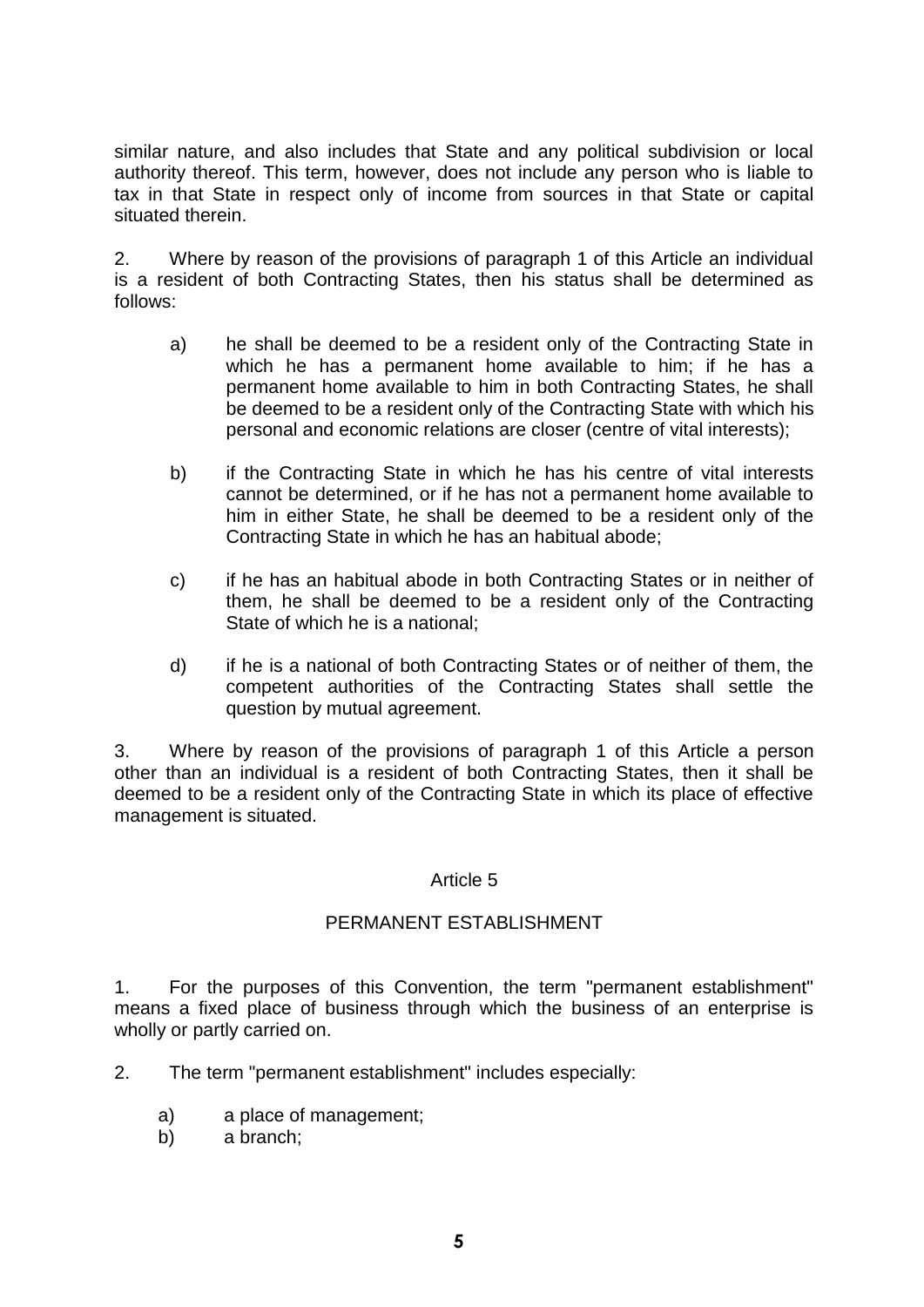- c) an office;
- d) a factory;
- e) a workshop, and
- f) a mine, a quarry or any other place of extraction of natural resources.

3. A building site, a construction, assembly or installation project, or supervisory activities in connection therewith, constitutes a permanent establishment but only where such site, project or activities continue for a period or periods exceeding in the aggregate of more than six months within any 12-month period.

4. Notwithstanding the preceding provisions of this Article the term "permanent establishment" shall be deemed not to include:

- a) the use of facilities solely for the purpose of storage, display or delivery of goods or merchandise belonging to the enterprise;
- b) the maintenance of a stock of goods or merchandise belonging to the enterprise solely for the purpose of storage, display or delivery ;
- c) the maintenance of a stock of goods or merchandise belonging to the enterprise solely for the purpose of processing by another enterprise;
- d) the maintenance of a fixed place of business solely for the purpose of purchasing goods or merchandise or of collecting information, for the enterprise;
- e) the maintenance of a fixed place of business solely for the purpose of carrying on, for the enterprise, any other activity of a preparatory or auxiliary character;
- f) the maintenance of a fixed place of business solely for any combination of activities mentioned in subparagraphs (a) to (e), provided that the overall activity of the fixed place of business resulting from this combination is of a preparatory or auxiliary character.

5. Notwithstanding the provisions of paragraphs 1 and 2 of this Article, where a person –other than an agent of an independent status to whom paragraph 7 appliesis acting on behalf of an enterprise and has and habitually exercises, in a Contracting State an authority to conclude contracts in the name of the enterprise, that enterprise shall be deemed to have a permanent establishment in that Contracting State in respect of any activities which that person undertakes for the enterprise, unless the activities of such person are limited to those mentioned in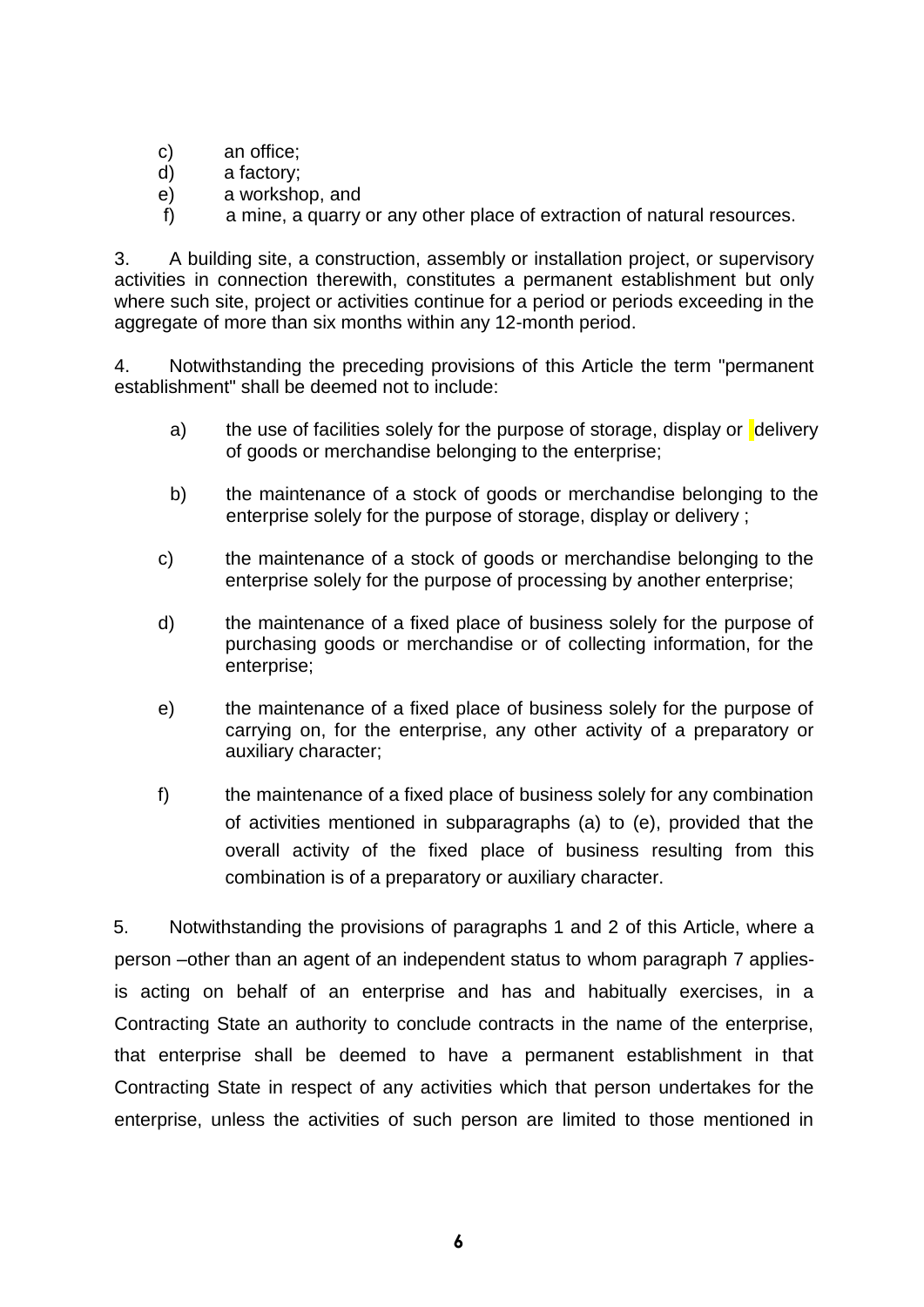paragraph 4 which, if exercised through a fixed place of business, would not make this fixed place of business a permanent establishment under the provisions of that paragraph.

6. Notwithstanding the preceding provisions of this article, an insurance enterprise of a Contracting State shall be deemed to have a permanent establishment in the other Contracting State if it collects premiums in the territory of that other State or insures risks situated therein.

7. An enterprise of a Contracting State shall not be deemed to have a permanent establishment in the other Contracting State merely because it carries on business in that State through a broker, general commission agent or any other agent of an independent status, provided that such persons are acting in the ordinary course of their business.

8. The fact that a company which is a resident of a Contracting State controls or is controlled by a company which is a resident of the other Contracting State or which carries on business in that other State (whether through a permanent establishment or otherwise), shall not of itself constitute either company a permanent establishment of the other.

# **CHAPTER III**

### **TAXATION OF INCOME**

### Article 6

### INCOME FROM IMMOVABLE PROPERTY

1. Income derived by a resident of a Contracting State from immovable property (including income from agriculture or forestry) situated in the other Contracting State may be taxed in that other Contracting State.

2. The term "immovable property" shall have the meaning which it has under the law of the Contracting State in which the property in question is situated. The term shall in any case include property accessory to immovable property, livestock and equipment used in agriculture and forestry, rights to which the provisions of general law respecting landed property apply, usufruct of immovable property and rights to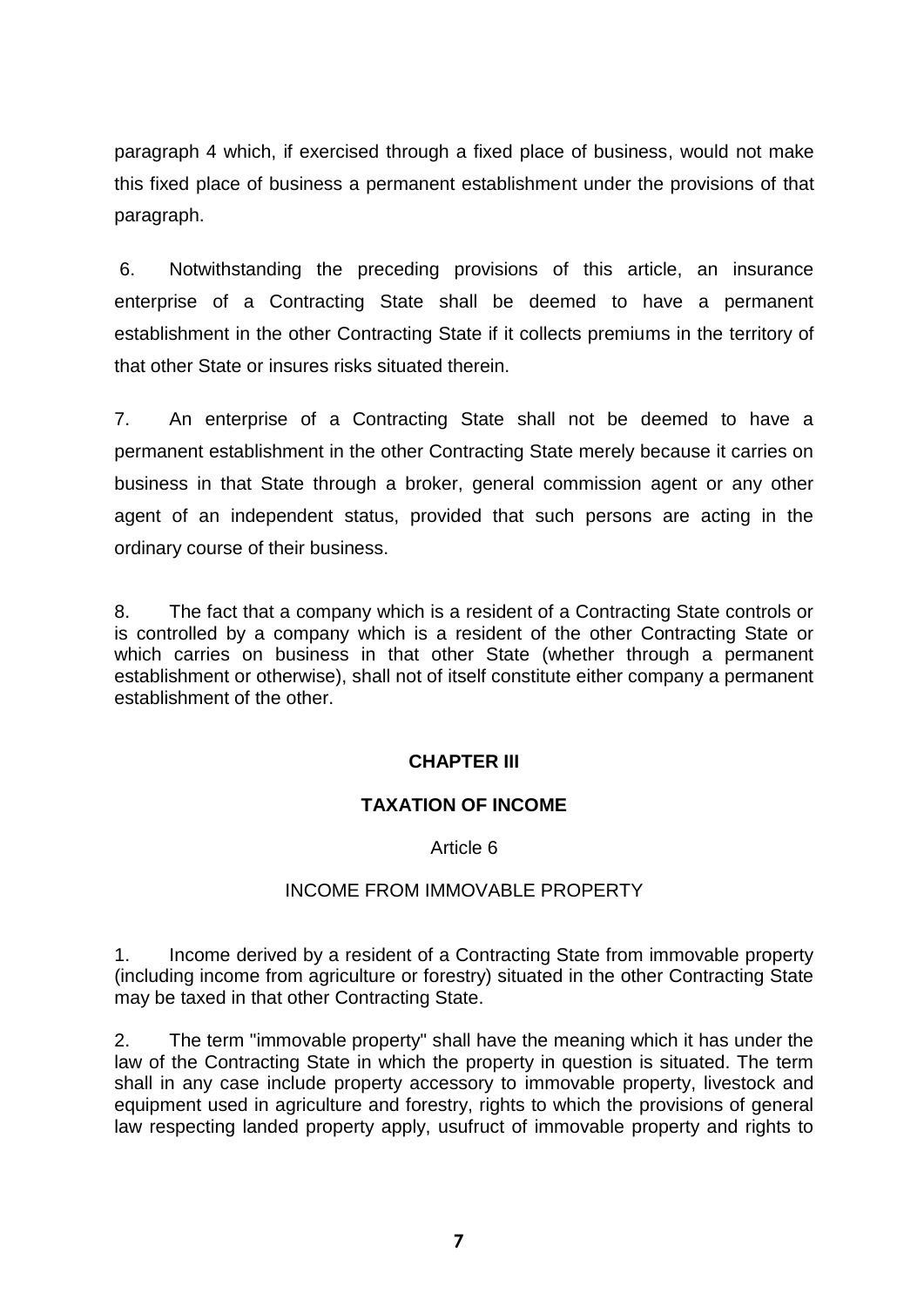variable or fixed payments as consideration for the working of, or the right to work, mineral deposits, sources and other natural resources; ships and aircraft shall not be regarded as immovable property.

3. The provisions of paragraph 1 of this Article shall apply to income derived from the direct use, letting or use in any other form of immovable property.

4. Where the ownership of shares or other rights directly or indirectly entitles the owner of such shares or rights to the enjoyment of immovable property, the income from the direct use, letting or use in any other form of such right to the enjoyment may be taxed in the Contracting State in which the immovable property is situated.

5. The provisions of paragraphs 1, 3 and 4 of this Article shall also apply to the income from immovable property of an enterprise and to income from immovable property used for the performance of independent personal services.

#### Article 7

### BUSINESS PROFITS

1. The profits of an enterprise of a Contracting State shall be taxable only in that State unless the enterprise carries on business in the other Contracting State through a permanent establishment situated therein. If the enterprise carries on business as aforesaid, the profits of the enterprise may be taxed in the other State but only so much of them as is attributable to that permanent establishment.

2. Subject to the provisions of paragraph 3 of this Article, where an enterprise of a Contracting State carries on business in the other Contracting State through a permanent establishment situated therein, there shall in each Contracting State be attributed to that permanent establishment the profits which it might be expected to make if it were a distinct and separate enterprise engaged in the same or similar activities under the same or similar conditions and dealing wholly independently with the enterprise of which it is a permanent establishment.

3. In determining the profits of a permanent establishment, there shall be allowed as deductions expenses which are incurred for the purposes of the permanent establishment, including executive and general administrative expenses so incurred, whether in the State in which the permanent establishment is situated or elsewhere.

4. No profits shall be attributed to a permanent establishment by reason of the mere purchase by that permanent establishment of goods or merchandise for the enterprise.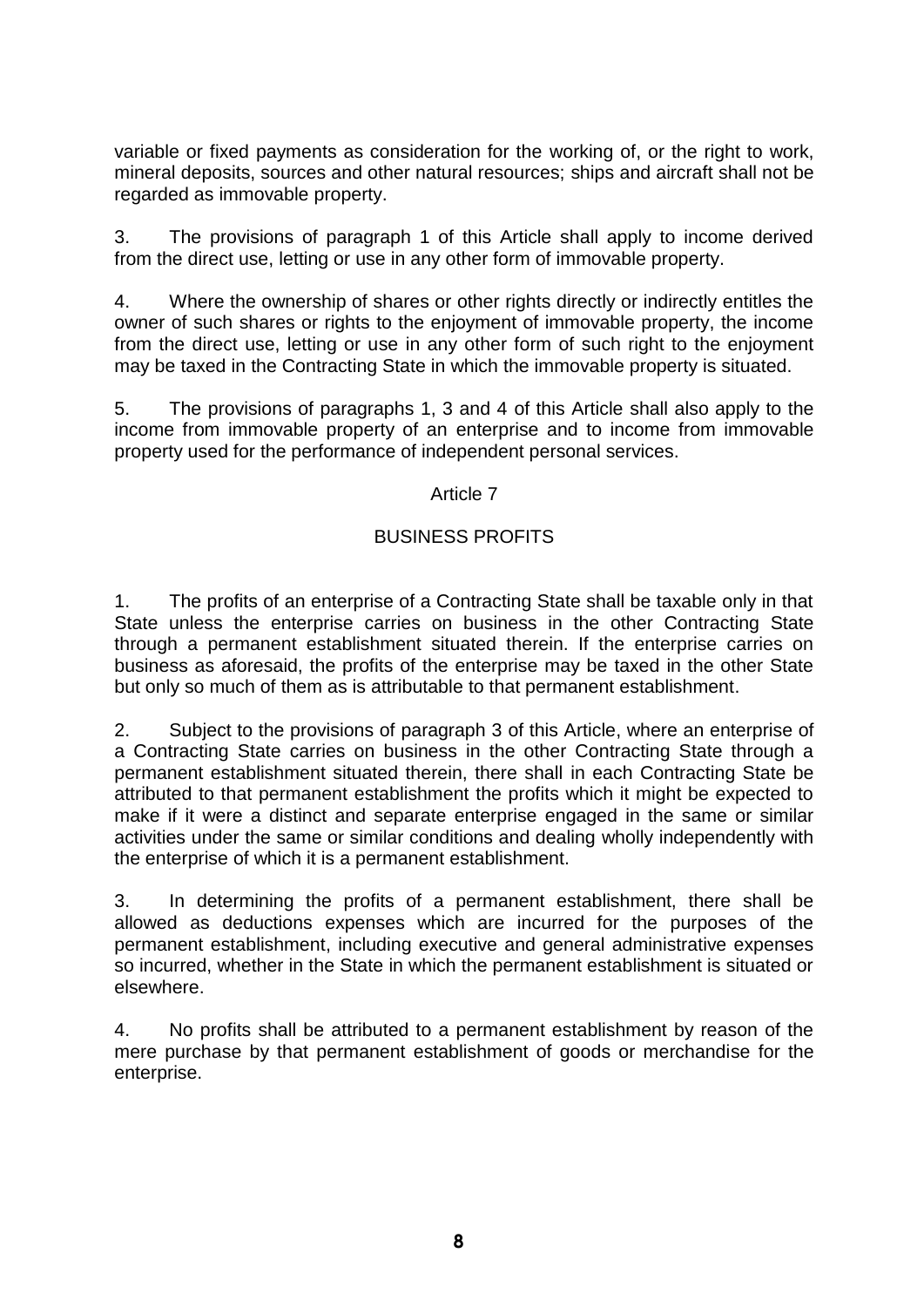5. For the purposes of the preceding paragraphs, the profits to be attributed to the permanent establishment shall be determined by the same method year by year unless there is good and sufficient reason to the contrary.

6. Where profits include items of income which are dealt with separately in other Articles of this Convention, then the provisions of those Articles shall not be affected by the provisions of this Article.

### Article 8

## SHIPPING AND AIR TRANSPORT

1. Profits from the operation of ships or aircraft in international traffic shall be taxable only in the Contracting State in which the place of effective management of the enterprise is situated.

2. If the place of effective management of a shipping enterprise is aboard a ship, then it shall be deemed to be situated in the Contracting State in which the home harbour of the ship is situated, or, if there is no such home harbour, in the Contracting State of which the operator of the ship is a resident.

3. The provisions of paragraph 1 of this Article shall also apply to profits from the participation in a pool, a joint business or an international operating agency.

### Article 9

### ASSOCIATED ENTERPRISES

- 1. Where
	- a) an enterprise of a Contracting State participates directly or indirectly in the management, control or capital of an enterprise of the other Contracting State, or
	- b) the same persons participate directly or indirectly in the management, control or capital of an enterprise of a Contracting State and an enterprise of the other Contracting State,

and in either case conditions are made or imposed between the two enterprises in their commercial or financial relations which differ from those which would be made between independent enterprises, then any profits which would, but for those conditions, have accrued to one of the enterprises, but, by reason of those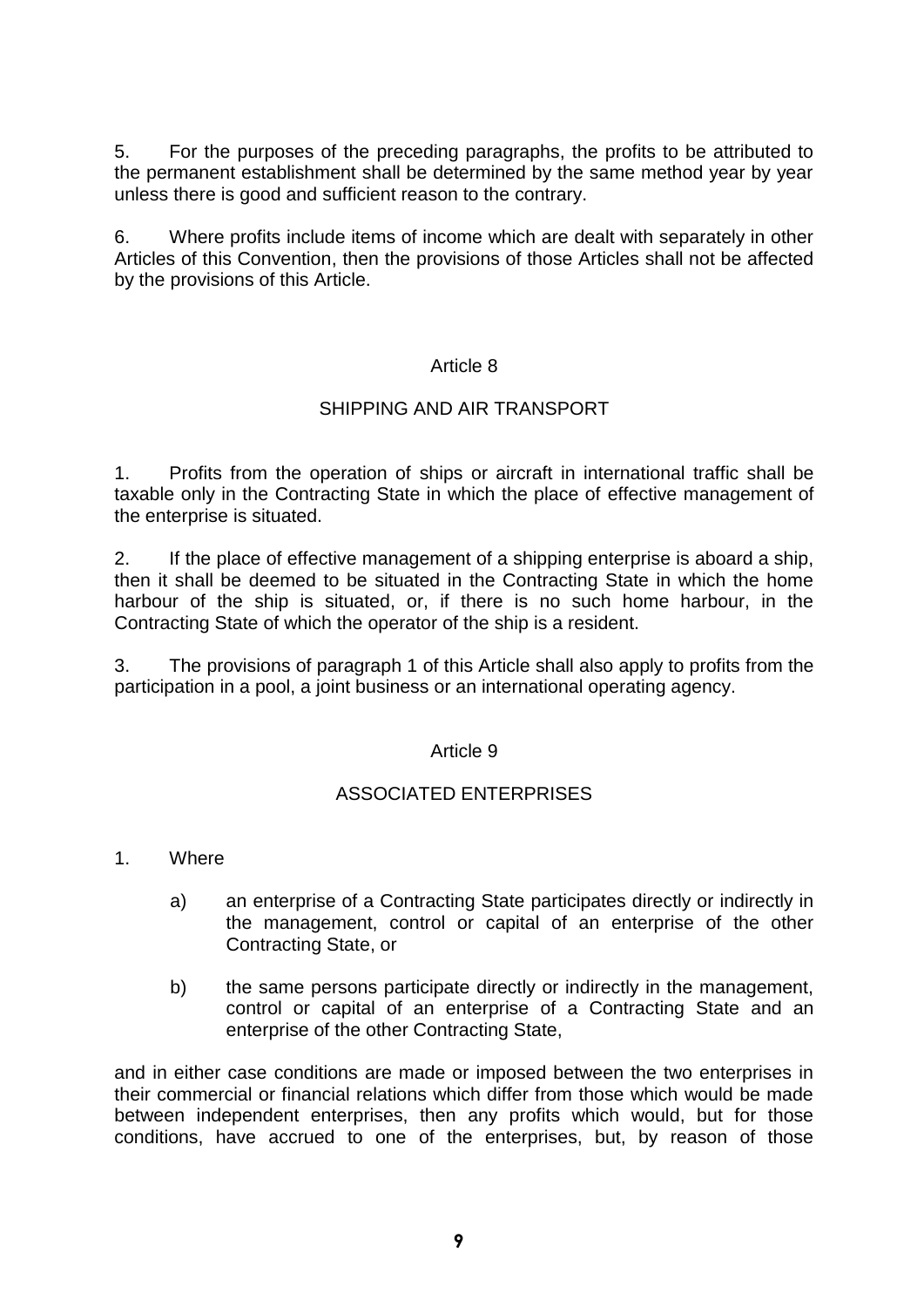conditions, have not so accrued, may be included in the profits of that enterprise and taxed accordingly.

2. Where a Contracting State includes in the profits of an enterprise of that Contracting State - and taxes accordingly - profits on which an enterprise of the other Contracting State has been charged to tax in that other Contracting State and the profits so included are profits which would have accrued to the enterprise of the first-mentioned Contracting State if the conditions made between the two enterprises had been those which would have been made between independent enterprises, then that other Contracting State shall make an appropriate adjustment to the amount of the tax charged therein on those profits. In determining such adjustment, due regard shall be had to the other provisions of this Convention and the competent authorities of the Contracting States shall if necessary consult each other.

### Article 10

#### DIVIDENDS

1. Dividends paid by a company which is a resident of a Contracting State to a resident of the other Contracting State may be taxed in that other Contracting State.

2. However, such dividends may also be taxed in the Contracting State of which the company paying the dividends is a resident and according to the laws of that State, but if the beneficial owner of the dividends is a resident of the other Contracting State, the tax so charged shall not exceed 5 per cent of the gross amount of the dividends.

Notwithstanding the provision of sentence above, the Contracting State of which the company paying the dividends is a resident shall exempt from tax the dividends paid by that company to a company (other than a partnership) which is a resident of the other Contracting State, as long as it holds directly at least 25 per cent of the capital of the company paying the dividends.

This paragraph shall not affect the taxation of the company in respect of the profits out of which the dividends are paid.

3. The term "dividends" as used in this Article means income from shares, "jouissance" shares or "jouissance" rights, mining shares, founders' shares or other rights, not being debt-claims, participating in profits, as well as income from other corporate rights which is subjected to the same taxation treatment as income from shares by the laws of the State of which the company making the distribution is a resident.

4. The provisions of paragraphs 1 and 2 of this Article shall not apply if the beneficial owner of the dividends, being a resident of a Contracting State, carries on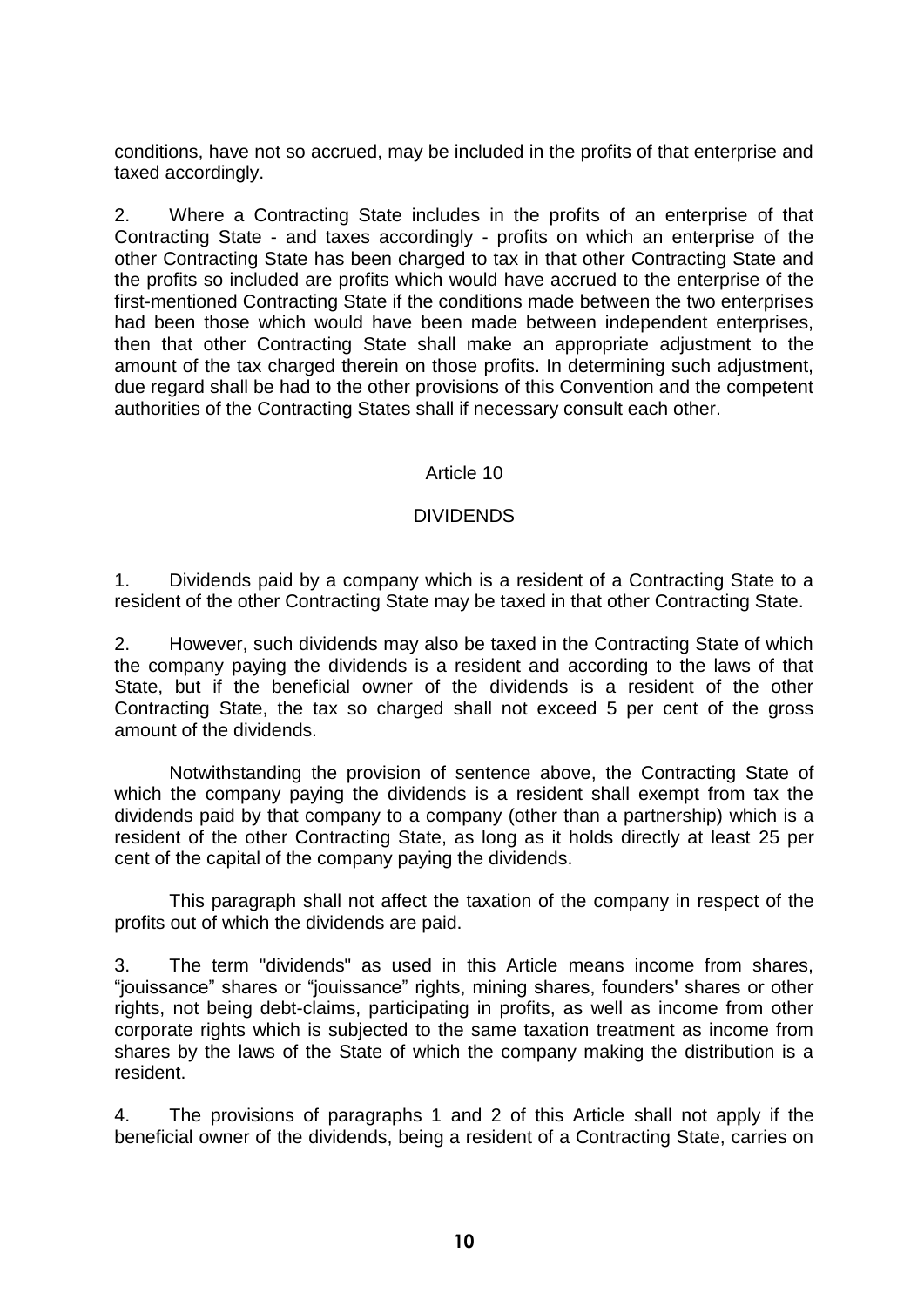business in the other Contracting State of which the company paying the dividends is a resident, through a permanent establishment situated therein, or performs in that other State independent personal services from a fixed base situated therein, and the holding in respect of which the dividends are paid is effectively connected with such permanent establishment or fixed base. In such case the provisions of article 7 or article 14, as the case may be shall apply.

5. Where a company which is a resident of a Contracting State derives profits or income from the other Contracting State, that other State may not impose any tax on the dividends paid by the company, except insofar as such dividends are paid to a resident of that other State or insofar as the holding in respect of which the dividends are paid is effectively connected with a permanent establishment or a fixed base situated in that other State, nor subject the company's undistributed profits to a tax on the company's undistributed profits, even if the dividends paid or the undistributed profits consist wholly or partly of profits or income arising in such other State.

## Article 11

# INCOME FROM DEBT-CLAIMS

1. Income from debt-claims arising in a Contracting State and paid to a resident of the other Contracting State may be taxed in that other State.

2. However, such income from debt-claims may also be taxed in the Contracting State in which it arises and according to the laws of that Contracting State, but if the beneficial owner of the income from debt-claims is a resident of the other Contracting State, the tax so charged shall not exceed 5 per cent of the gross amount of the income from debt-claims.

3. Notwithstanding the provisions of paragraph 2 of this Article, income from debt-claims arising in a Contracting State and paid to a resident of the other Contracting State shall be taxable only in that other State if the recipient is the beneficial owner of the income from debt-claims and

- a) the income from debt-claims is paid by the Government of the first mentioned Contracting State, or political subdivision or a local authority thereof; or
- b) the income from debt-claims is paid to the Government of the other Contracting State, or political subdivision or a local authority thereof, the central bank or other banks or any financial institution wholly owned by the other Contracting State.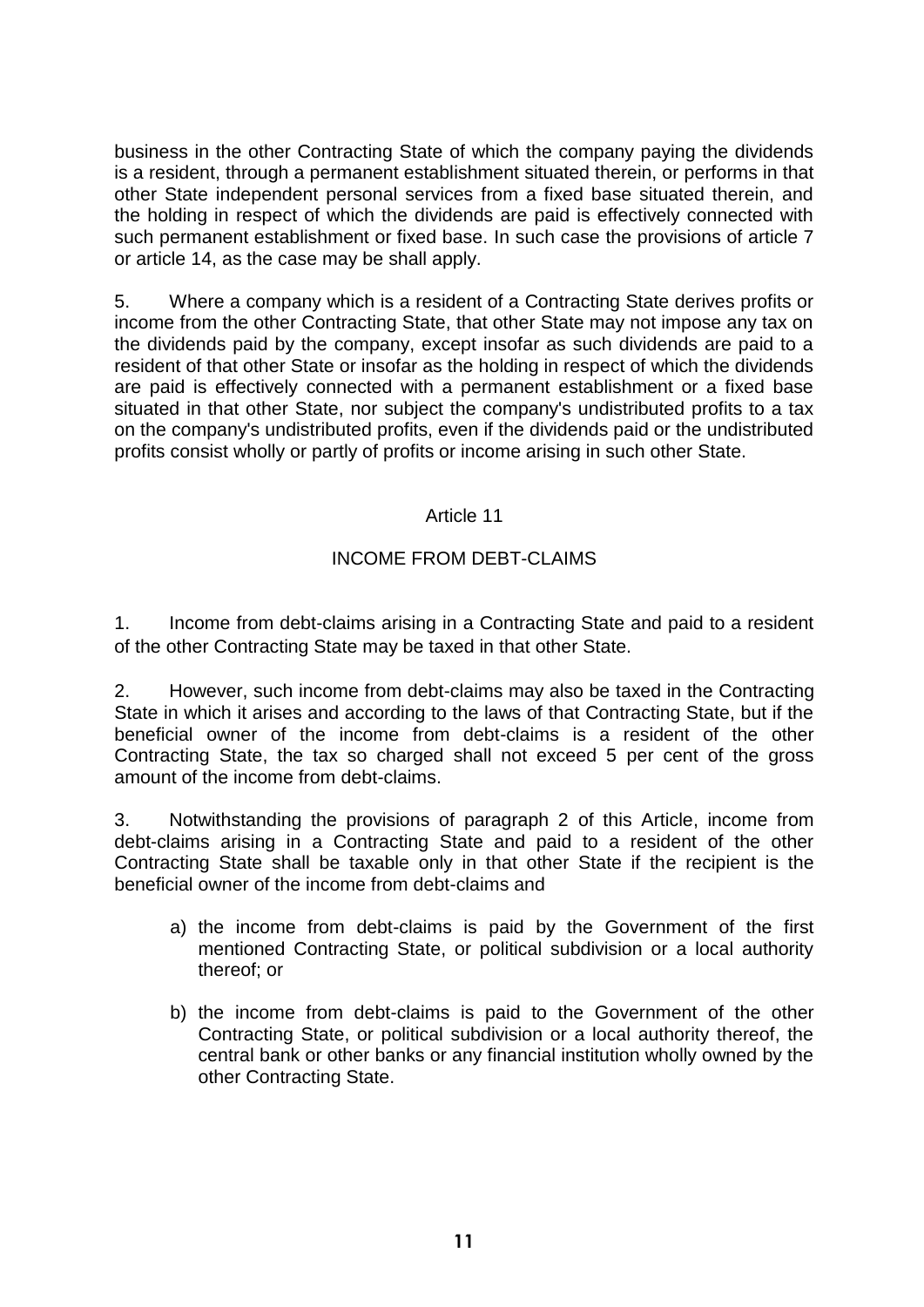4. The term " Income from Debt-Claims " as used in this Article means income from debt claims of every kind, whether or not secured by mortgage and whether or not carrying a right to participate in the debtor's profits, and in particular, income from government securities and income from bonds or debentures, including premiums and prizes attaching to such securities, bonds or debentures, as well as all other income assimilated to income from money lent by the taxation laws of the State in which the income arises. Penalty charges for late payment shall not be regarded as income from debt-claim for the purpose of this Article.

5. The provisions of paragraphs 1 and 2 of this Article shall not apply if the beneficial owner of the income from debt-claims, being a resident of a Contracting State, carries on business in the other Contracting State in which the income from debt-claims arises, through a permanent establishment situated therein, or performs in that other State independent personal services from a fixed base situated therein, and the debt- claim in respect of which the income from debt-claims is paid is effectively connected with such permanent establishment or fixed base. In such case the provisions of Article 7 or Article 14, as the case may be shall apply.

6. Income from debt-claims shall be deemed to arise in a Contracting State when the payer is a resident of that State. Where, however, the person paying such income, whether he is a resident of a Contracting State or not, has in a Contracting State a permanent establishment or a fixed base in connection with which the indebtedness on which such income is paid was incurred, and such income is borne by such permanent establishment or fixed base, then such income shall be deemed to arise in the State in which the permanent establishment or fixed base is situated.

7. Where, by reason of a special relationship between the payer and the beneficial owner or between both of them and some other person, the amount of the income from debt-claims, having regard to the debt-claim for which it is paid, exceeds the amount which would have been agreed upon by the payer and the beneficial owner in the absence of such relationship, the provisions of this Article shall apply only to the last-mentioned amount. In such case, the excess part of the payments shall remain taxable according to the laws of each Contracting State, due regard being had to the other provisions of this Convention.

# Article 12

### ROYALTIES

1. Royalties arising in a Contracting State and paid to a resident of the other Contracting State may be taxed in that other State.

2. However, such royalties may also be taxed in the Contracting State in which they arise and according to the laws of that Contracting State, but if the beneficial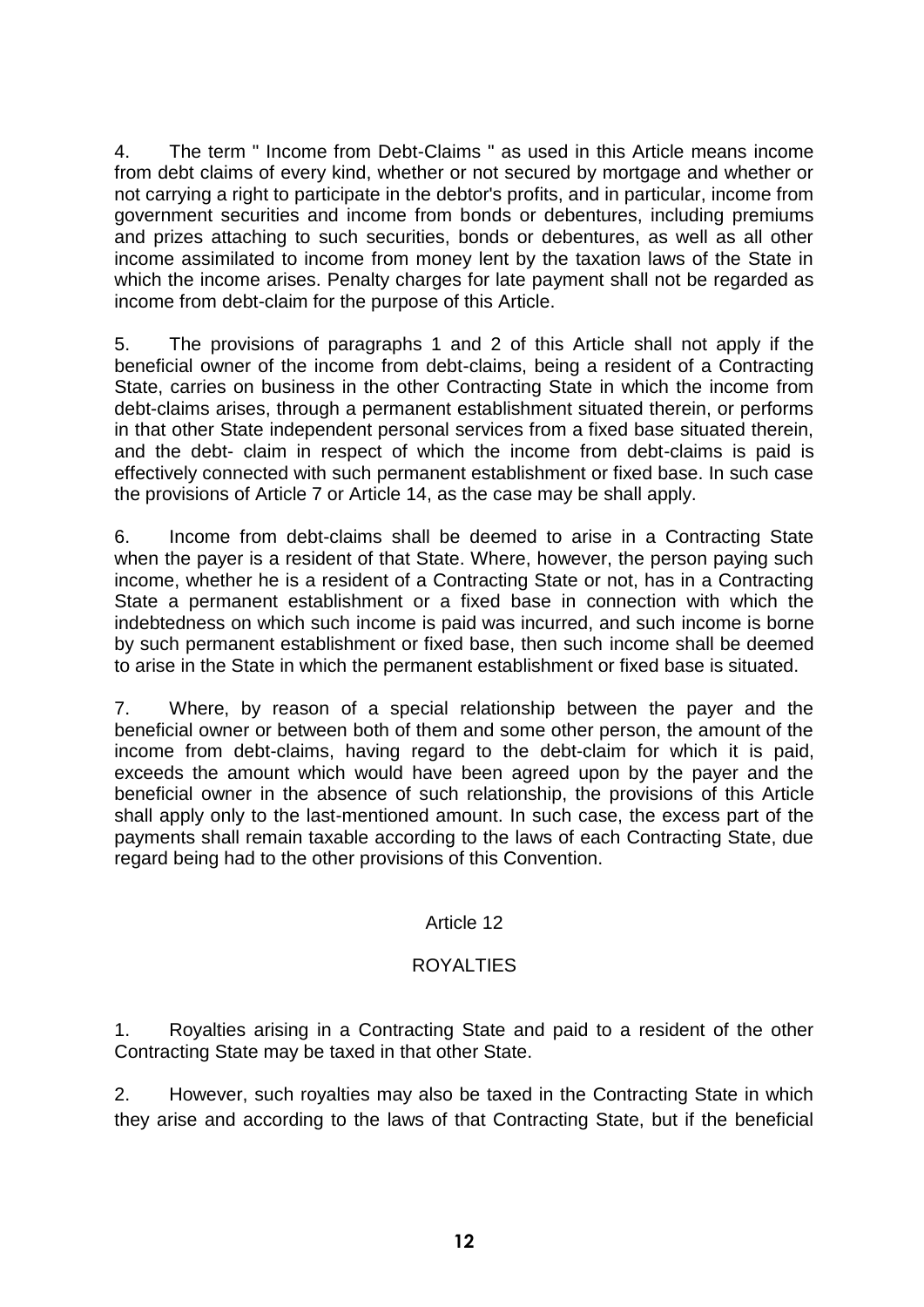owner of the royalties is a resident of the other Contracting State, the tax so charged shall not exceed 8 per cent of the gross amount of the royalties.

3. The term "royalties" as used in this Article means payments of any kind received as a consideration for the use of, or the right to use, any copyright of literary, artistic or scientific work including cinematographic films, or films or tapes used for radio or television broadcasting, any patent, trade mark, design or model, plan, secret formula or process, or for the use of, or the right to use, industrial, commercial or scientific equipment, or for information concerning industrial, commercial or scientific experience.

4. The provisions of paragraphs 1 and 2 of this Article shall not apply if the beneficial owner of the royalties, being a resident of a Contracting State, carries on business in the other Contracting State in which the royalties arise, through a permanent establishment situated therein, or performs in that other State independent personal services from a fixed base situated therein, and the right or property in respect of which the royalties are paid is effectively connected with such permanent establishment or fixed base. In such case, the provisions of Article 7 or Article 14, as the case may be, shall apply.

5. Royalties shall be deemed to arise in a Contracting State when the payer is a resident of that State. Where, however, the person paying the royalties, whether he is a resident of a Contracting State or not, has in a Contracting State a permanent establishment or a fixed base in connection with which the liability to pay the royalties was incurred, and such royalties are borne by such permanent establishment or fixed base, then such royalties shall be deemed to arise in the State in which the permanent establishment or fixed base is situated.

6. Where, by reason of a special relationship between the payer and the beneficial owner or between both of them and some other person, the amount of the royalties, having regard to the use, right or information for which they are paid, exceeds the amount which would have been agreed upon by the payer and the beneficial owner in the absence of such relationship, the provisions of this Article shall apply only to the last-mentioned amount. In such case, the excess part of the payments shall remain taxable according to the laws of each Contracting State, due regard being had to the other provisions of this Convention.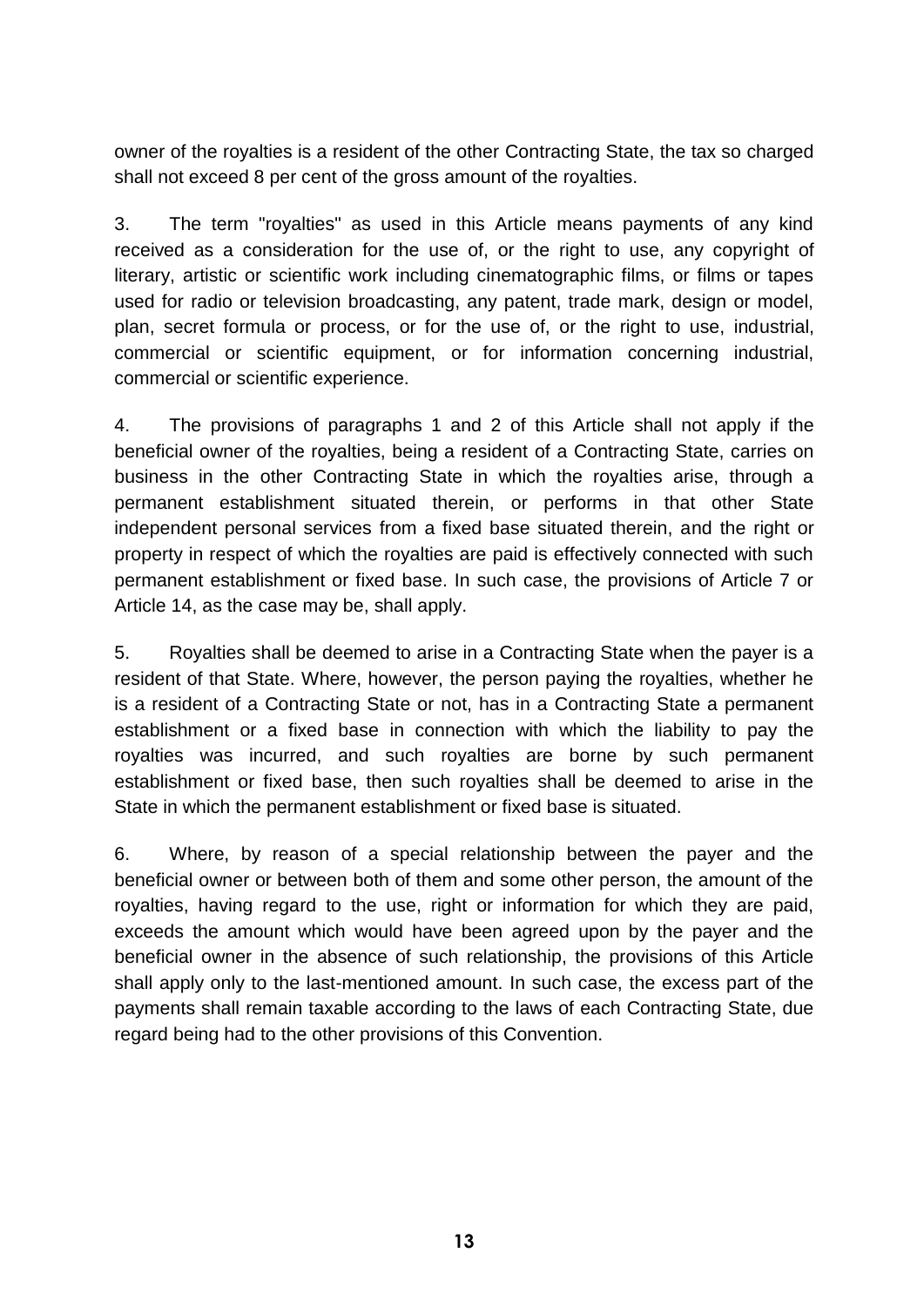# Article 13

# CAPITAL GAINS

1. Gains derived by a resident of a Contracting State from the alienation of immovable property referred to in Article 6 and situated in the other Contracting State may be taxed in that other State.

2. Gains from the alienation of movable property forming part of the business property of a permanent establishment which an enterprise of a Contracting State has in the other Contracting State or of movable property pertaining to a fixed base available to a resident of a Contracting State in the other Contracting State for the purpose of performing independent personal services, including such gains from the alienation of such a permanent establishment (alone or with the whole enterprise) or of such fixed base, may be taxed in that other Contracting State.

3. Gains from the alienation of ships or aircraft operated in international traffic or movable property pertaining to the operation of such ships or aircraft shall be taxable only in the Contracting State in which the place of effective management of the enterprise is situated.

4. a) Gains derived by a resident of a Contracting State from the alienation of shares or any other kind of participation deriving more than 50 per cent of their value directly or indirectly from immovable property situated in the other Contracting State may be taxed in that other State.

b) Gains derived by a resident of a Contracting State from the alienation of shares or other rights, which directly or indirectly entitle the owner of such shares or rights to the enjoyment of immovable property situated in a Contracting State, may be taxed in that State.

5. Gains from the alienation of shares, other than those mentioned in paragraph 4 a) of this Article, forming part of a substantial participation in the capital of a company resident in a Contracting State and non listed in a Stock Exchange of either of the Contracting States, may be taxed in that Contracting State. A person is considered to have a substantial participation when this participation is, at least, 25 per cent of the capital of that company.

6. Gains from the alienation of any property other than that referred to in paragraphs 1, 2, 3, 4 and 5 of this Article shall be taxable only in the Contracting State of which the alienator is a resident.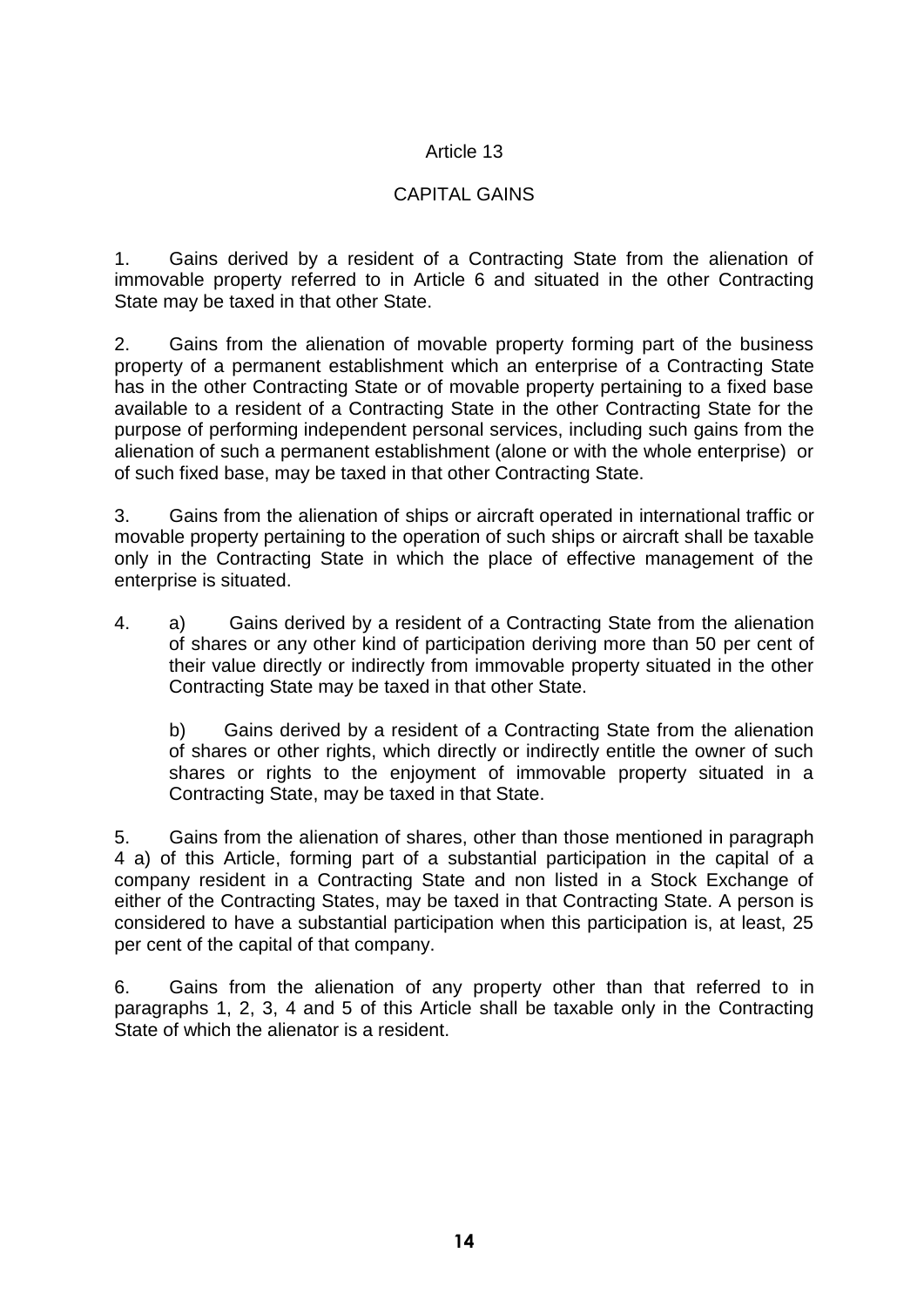# Article 14

# INDEPENDENT PERSONAL SERVICES

1. Income derived by an individual who is a resident of a Contracting State in respect of professional services or other activities of an independent character shall be taxable only in that Contracting State unless he has a fixed base regularly available to him in the other Contracting State for the purpose of performing his activities. If he has such a fixed based the income may be taxed in that other Contracting State, but only so much of it as is attributable to that fixed base.

2. The term "professional services" includes especially, independent scientific, literary, artistic, educational or teaching activities as well as the independent activities of physicians, lawyers, engineers, architects, dentists and accountants.

### Article 15

### DEPENDENT PERSONAL SERVICES

1. Subject to the provisions of Articles 16, 18 and 19, salaries, wages and other similar remuneration derived by a resident of a Contracting State in respect of an employment shall be taxable only in that State unless the employment is exercised in the other Contracting State. If the employment is so exercised, such remuneration as is derived therefrom may be taxed in that other State.

2. Notwithstanding the provisions of paragraph 1 of this Article, remuneration derived by a resident of a Contracting State in respect of an employment exercised in the other Contracting State shall be taxable only in the first-mentioned State if:

- a) the recipient is present in the other State for a period or periods not exceeding in the aggregate 183 days in any twelve month period commencing or ending in the fiscal year concerned, and
- b) the remuneration is paid by, or on behalf of, an employer who is not a resident of the other State, and
- c) the remuneration is not borne by a permanent establishment or fixed base which the employer has in the other State.

3. Notwithstanding the preceding provisions of this Article, remuneration derived in respect of an employment exercised aboard a ship or aircraft operated in international traffic may be taxed in the Contracting State in which the place of effective management of the enterprise is situated.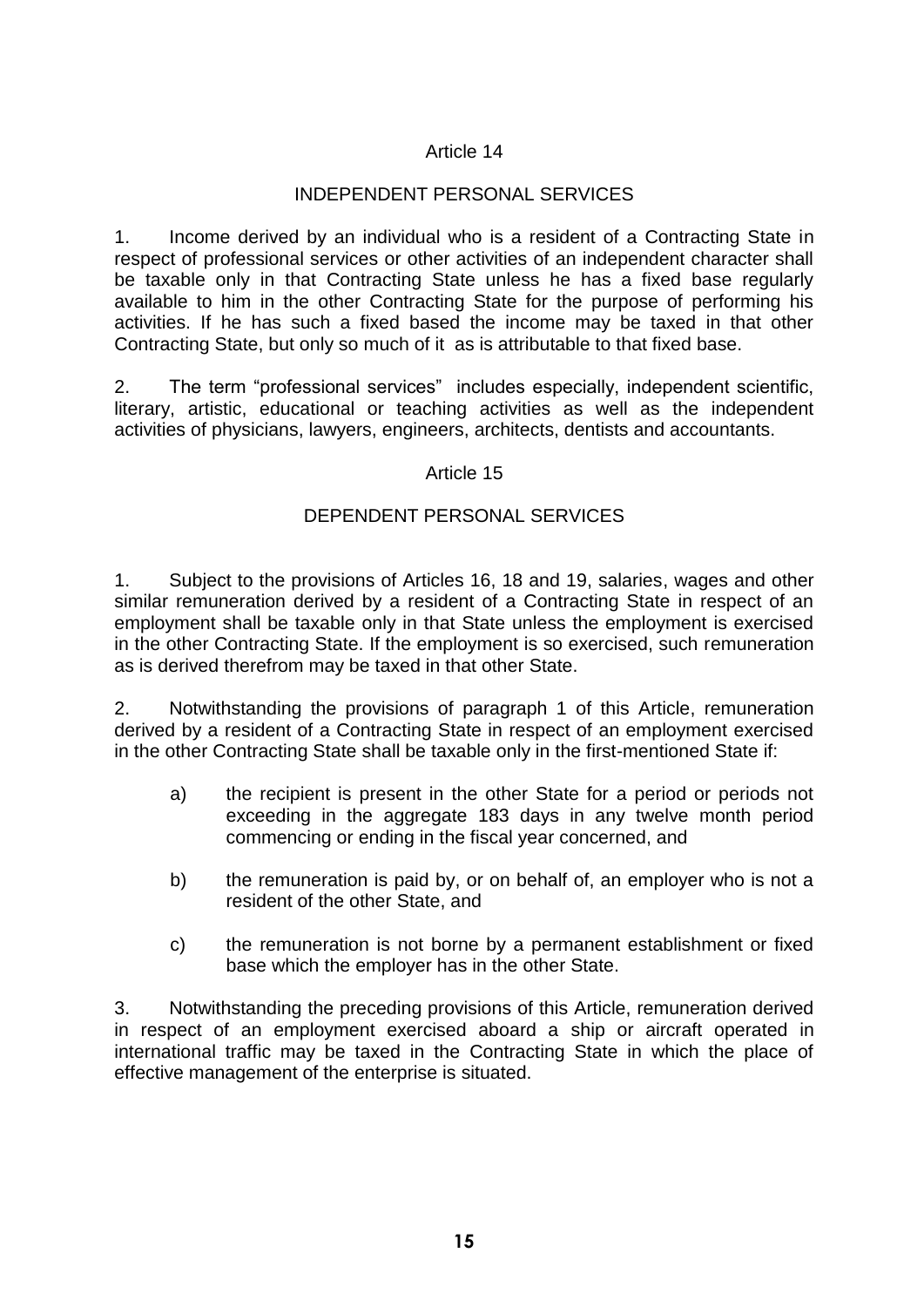# Article 16

# DIRECTORS' FEES

Directors' fees and other similar payments derived by a resident of a Contracting State in his capacity as a member of the board of directors of a company which is a resident of the other Contracting State may be taxed in that other State.

### Article 17

#### ARTISTES AND SPORTSPERSONS

1. Notwithstanding the provisions of Articles 14 and 15, income derived by a resident of a Contracting State as an entertainer, such as a theatre, motion picture, radio or television artiste, or a musician, or as a sportsperson, from his personal activities as such exercised in the other Contracting State, may be taxed in that other State.

2. Where income in respect of personal activities exercised by an entertainer or a sportsperson in his capacity as such accrues not to the entertainer or sportsperson himself but to another person, that income may, notwithstanding the provisions of Articles 7, 14 and 15, be taxed in the Contracting State in which the activities of the entertainer or sportsperson are exercised.

3. Income derived by a resident of a Contracting State from activities exercised in the other Contracting State as envisaged in paragraphs 1 and 2 of this Article, shall be exempt from tax in that other Contracting State if the visit to that other Contracting State is supported wholly or mainly by public funds of the first-mentioned Contracting State, a political subdivision or a local authority thereof, or takes place under a cultural agreement or arrangement between the Governments of the Contracting States.

### Article 18

### **PENSIONS**

Subject to the provisions of paragraph 2 of Article 19, pensions and other similar remuneration paid to a resident of a Contracting State in consideration of past employment shall be taxable only in that State.

Article 19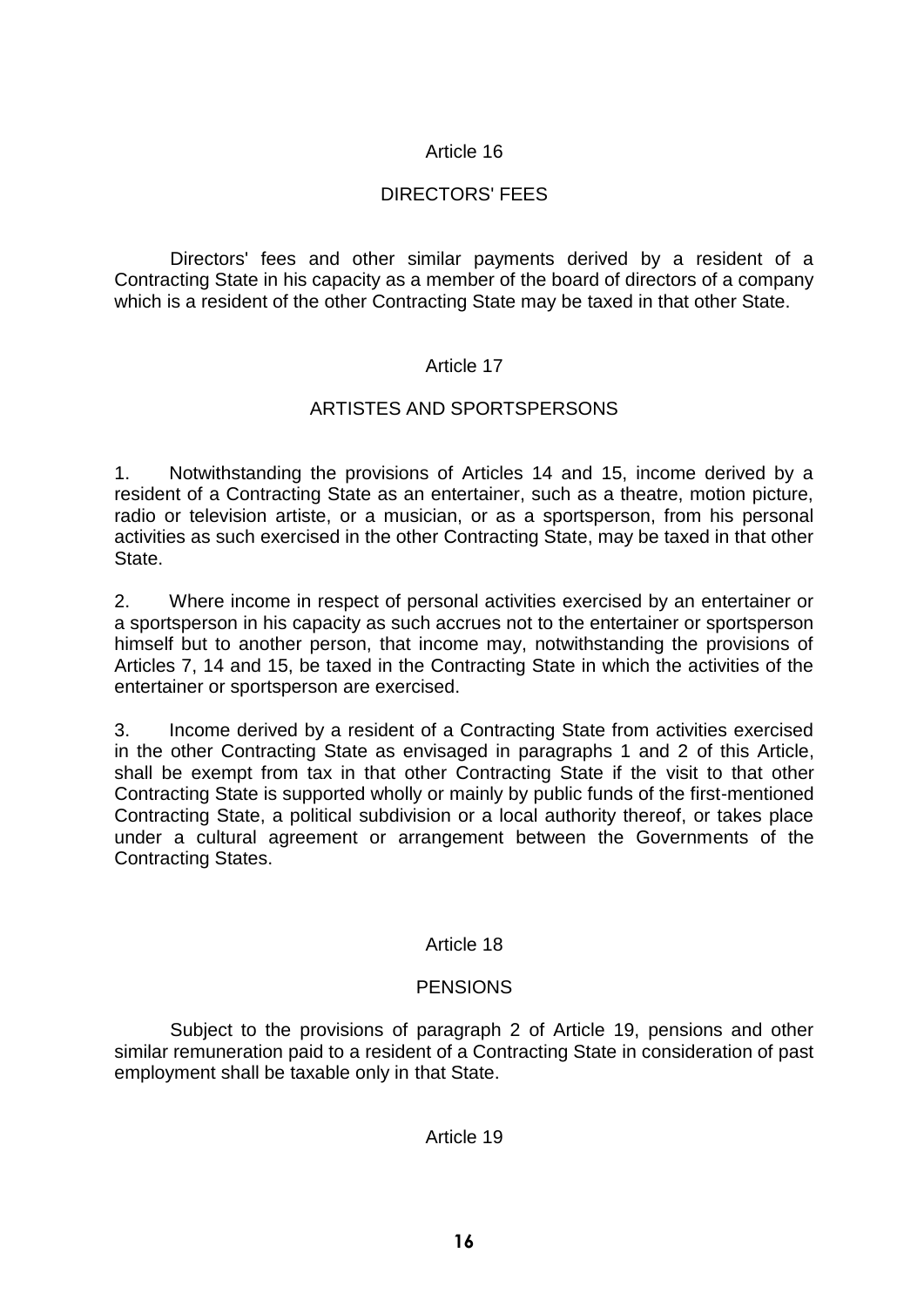## GOVERNMENT SERVICE

- 1.
- a) Salaries, wages and other similar remuneration, other than a pension, paid by a Contracting State or a political subdivision or a local authority thereof to an individual in respect of services rendered to that State or subdivision or authority shall be taxable only in that State.
- b) However, such salaries, wages and other similar remuneration shall be taxable only in the other Contracting State if the services are rendered in that other State and the individual is a resident of that State who:
	- (i) is a national of that State; or
	- (ii) did not become a resident of that State solely for the purpose of rendering the services.
- 2.
- a) Any pension paid by, or out of funds created by, a Contracting State or a political subdivision or a local authority thereof to an individual in respect of services rendered to that State or subdivision or authority shall be taxable only in that State.
- b) However, such pension shall be taxable only in the other Contracting State if the individual is a resident of, and a national of, that other State.

3. The provisions of Articles 15, 16, 17 and 18 shall apply to salaries, wages and other similar remuneration, and to pensions in respect of services rendered in connection with a business carried on by a Contracting State or a political subdivision or a local authority thereof.

### Article 20

### **STUDENTS**

1. Payments which a student or business apprentice who is or was immediately before visiting a Contracting State a resident of the other Contracting State and who is present in the first-mentioned State solely for the purpose of his education or training receives for the purpose of his maintenance, education or training shall not be taxed in that State, provided that such payments arise from sources outside that State.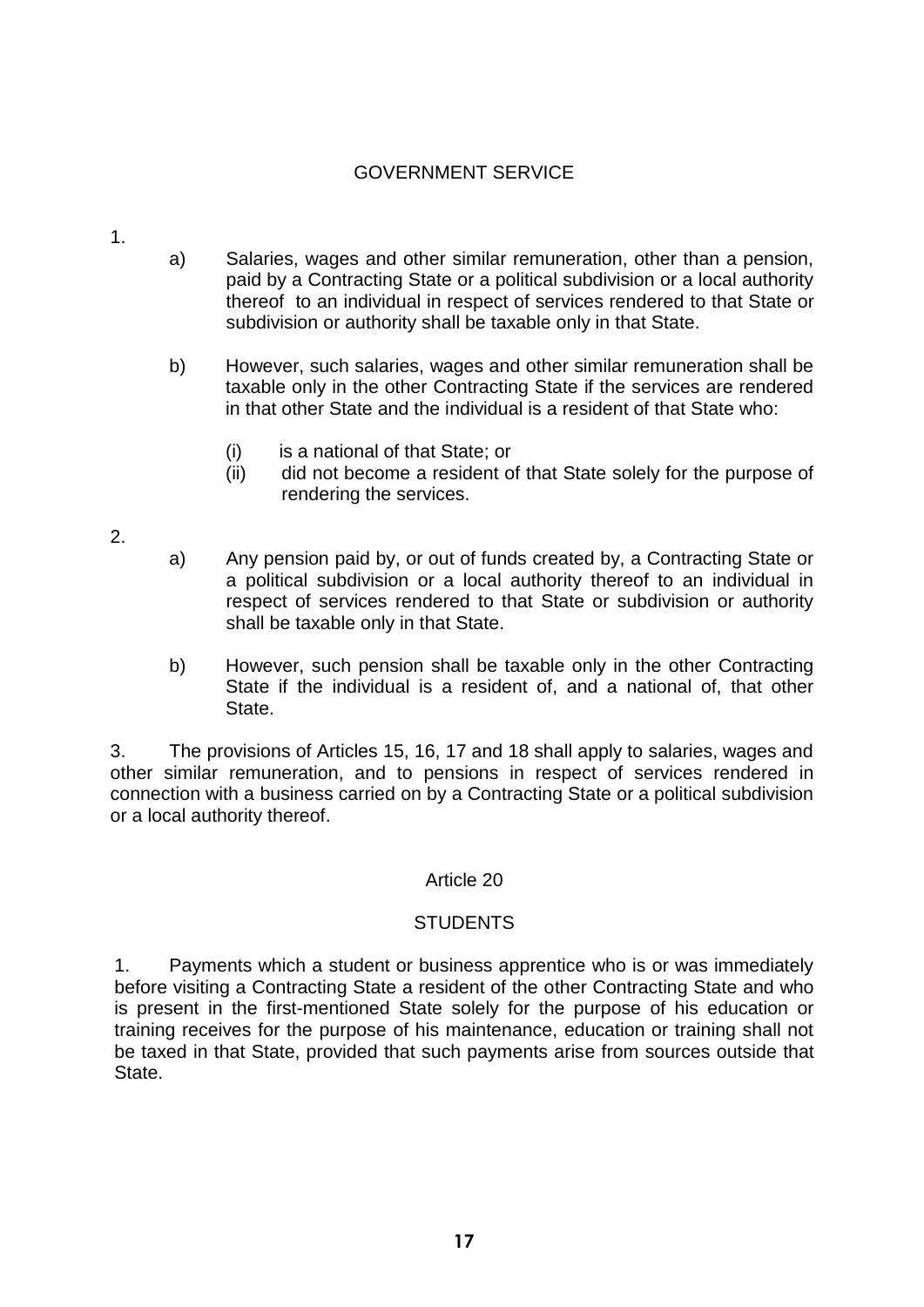2. Payments received by a student or business apprentice who is or was immediately before visiting a Contracting State a resident of the other Contracting State and who is present in the first-mentioned Contracting State solely for the purpose of his education or training and which constitute remuneration in respect of services performed in the first mentioned Contracting State are not taxable in the first mentioned State, provided that the services are connected with his education or training and are necessary for maintenance purposes.

#### Article 21

### TEACHERS AND RESEARCHERS

1. Remunerations which a teacher or researcher, who is or was resident in a Contracting State prior to being invited to the other Contracting State for the purpose of teaching or conducting research, receives in respect of such activities shall not be taxed in that other Contracting State for a period not exceeding two years.

2. The provisions of paragraph 1 of this Article shall not apply to remuneration received in respect of research work undertaken not in the public interest but principally for the private benefit of a specific person or persons.

### Article 22

### OTHER INCOME

1. Items of income of a resident of a Contracting State, wherever arising, not dealt with in the foregoing Articles of this Convention shall be taxable only in that State.

2. The provisions of paragraph 1 of this Article shall not apply to income, other than income from immovable property as defined in paragraph 2 of Article 6, if the recipient of such income, being a resident of a Contracting State, carries on business in the other Contracting State through a permanent establishment situated

**18**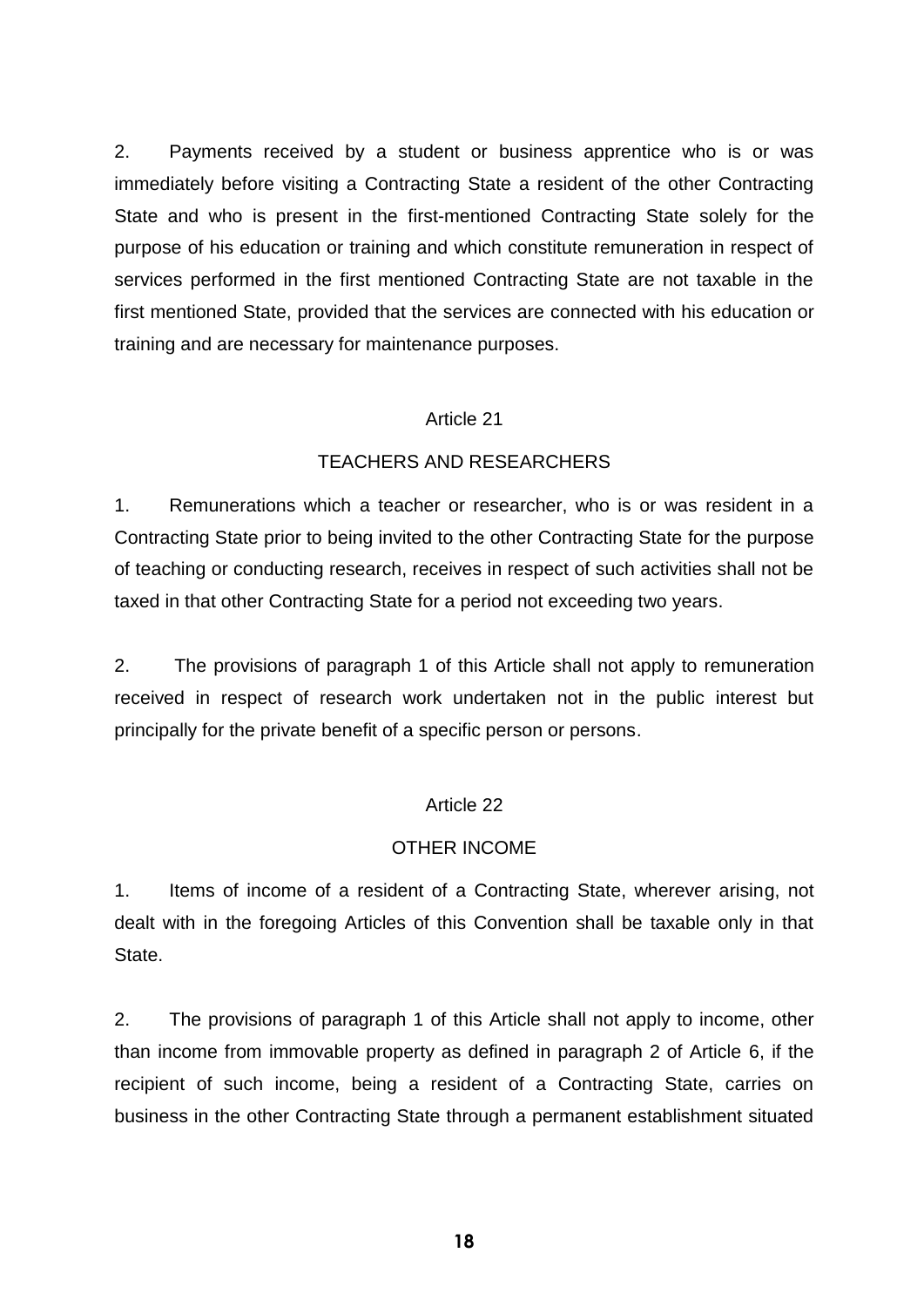therein, or performs in that other State independent personal services from a fixed base situated therein, and the right or property in respect of which the income is paid is effectively connected with such permanent establishment or fixed base. In such case the provisions of Article 7 or Article 14, as the case may be, shall apply.

# **CHAPTER IV**

# **TAXATION OF CAPITAL**

Article 23

## CAPITAL

1. Capital represented by immovable property referred to in Article 6, owned by a resident of a Contracting State and situated in the other Contracting State, may be taxed in that other State.

2. Capital represented by movable property forming part of the business property of a permanent establishment which an enterprise of a Contracting State has in the other Contracting State or by movable property pertaining to a fixed base available to a resident of a Contracting State in the other Contracting State for the purpose of performing independent personal services, may be taxed in that other Contracting State.

3. Capital represented by ships and aircraft operated in international traffic and by movable property pertaining to the operation of such ships and aircraft shall be taxable only in the Contracting State in which the place of effective management of the enterprise is situated.

4. Capital constituted by shares, or other rights in a company or any other body of persons, the assets of which consist principally of, or of rights in, immovable property situated in a Contracting State or by shares or other rights which entitle its owner to a right of enjoyment of immovable property situated in a Contracting State, may be taxed in the Contracting State in which the immovable property is situated.

5. All other elements of capital of a resident of a Contracting State shall be taxable only in that State.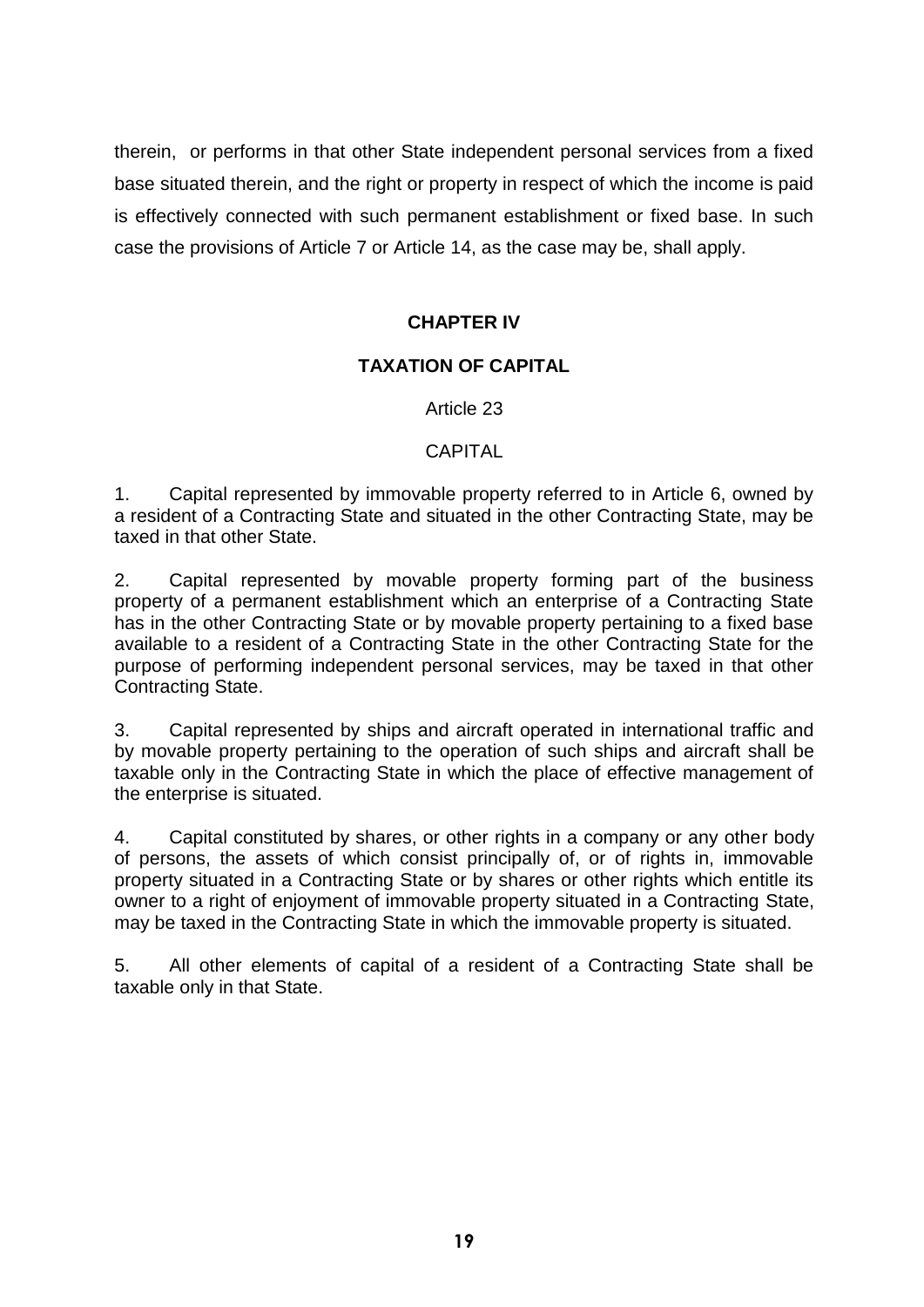# **CHAPTER V**

#### **METHODS FOR ELIMINATION OF DOUBLE TAXATION**

#### Article 24

#### ELIMINATION OF DOUBLE TAXATION

1. In the case of the Kingdom of Saudi Arabia double taxation shall be eliminated as follows:

a) Where a resident of the Kingdom of Saudi Arabia derives income or owns capital which, in accordance with the provisions of this Convention, may be taxed in Spain, the Kingdom of Saudi Arabia shall deduct the amount paid in Spain, as a tax specified in Article 2 of this Convention, against the tax levied in the Kingdom of Saudi Arabia. The amount of such deduction, however, shall not exceed the amount of the tax on that income or capital computed in accordance with the taxation laws and regulations of the Kingdom of Saudi Arabia.

b) Where in accordance with any provision of this Convention income derived or capital owned by a resident of the Kingdom of Saudi Arabia is exempt from tax in the Kingdom of Saudi Arabia, the Kingdom of Saudi Arabia may nevertheless, in calculating the amount of tax on the remaining income or capital of such resident, take into account the exempted income or capital.

c) In the case of the Kingdom of Saudi Arabia, the methods for elimination of double taxation will not prejudice to the provisions of the Zakat collection regime as regards Saudi nationals.

2. In the case of the Kingdom of Spain, double taxation shall be eliminated following either the provisions of its internal legislation or the following provisions in accordance with the internal legislation of Spain:

a) Where a resident of Spain derives income or owns elements of capital which, in accordance with the provisions of this Convention, may be taxed in the Kingdom of Saudi Arabia, Spain shall allow:

- i) as a deduction from the tax on the income of that resident, an amount equal to the income tax paid in the Kingdom of Saudi Arabia;
- ii) as a deduction from the tax on the capital of that resident, an amount equal to the tax paid in the Kingdom of Saudi Arabia on the same elements of capital;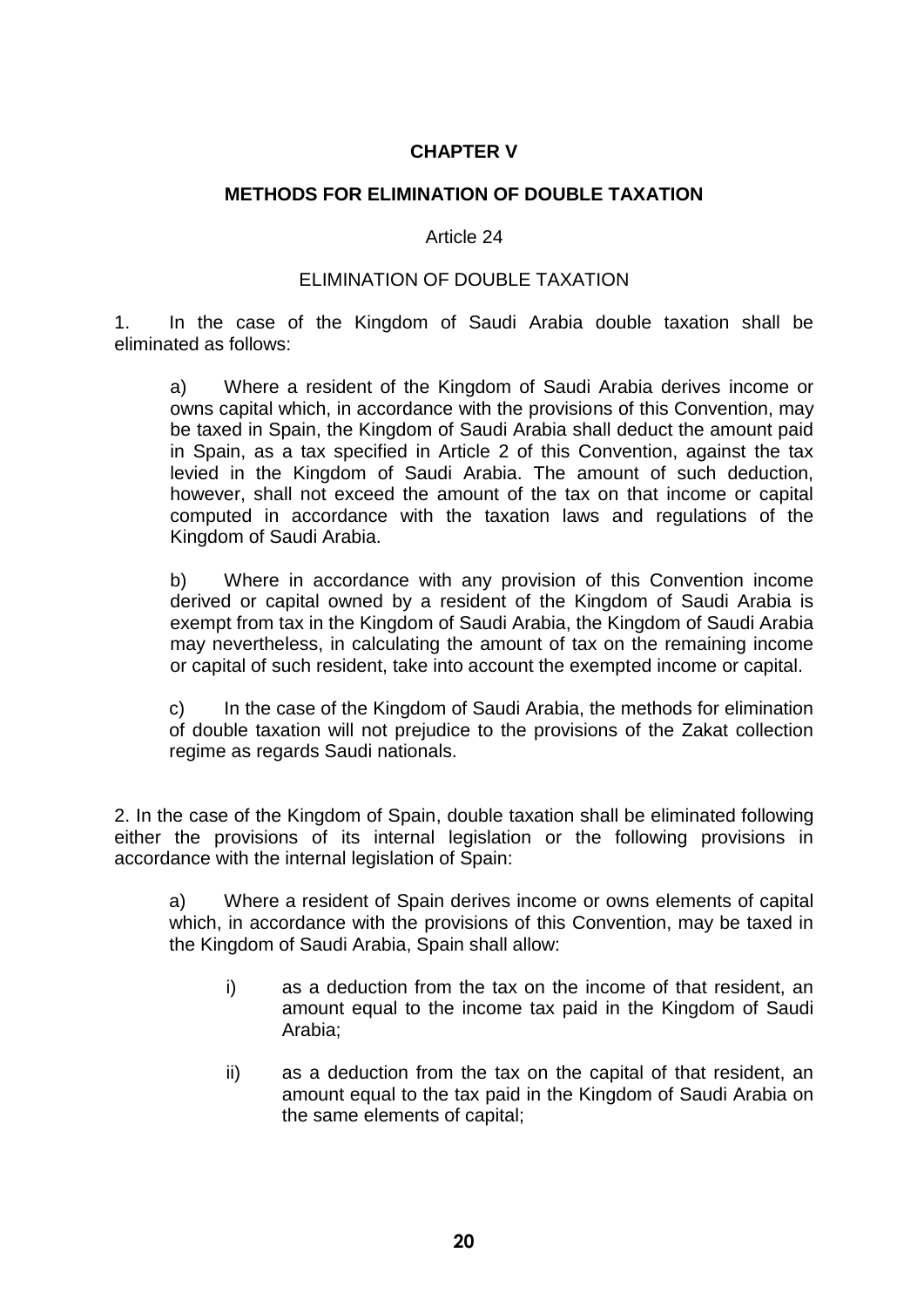iii) the deduction of the tax effectively paid by the company distributing the dividends levied on those profits out of which the dividends are paid in accordance with the internal legislation of Spain.

Such deduction shall not, however, exceed that part of the income tax or capital tax, as computed before the deduction is given, which is attributable, as the case may be, to the income or the same elements of capital which may be taxed in the Kingdom of Saudi Arabia.

b) Where in accordance with any provision of this Convention income derived or capital owned by a resident of Spain is exempt from tax in Spain, Spain may nevertheless, in calculating the amount of tax on the remaining income or capital of such resident, take into account the exempted income or capital.

c) Where a resident of Spain derives income or owns elements of capital which in accordance with the provisions of this Convention may be taxed in the Kingdom of Saudi Arabia, Spain will exclusively eliminate double taxation with respect to the tax mentioned in Article 2 paragraph 3 subparagraph a) letter ii).

### **CHAPTER VI**

#### **SPECIAL PROVISIONS**

#### Article 25

#### MUTUAL AGREEMENT PROCEDURE

1. Where a person considers that the actions of one or both of the Contracting States result or will result for him in taxation not in accordance with the provisions of this Convention, he may, irrespective of the remedies provided by the domestic law of those States present his case to the competent authority of the Contracting State of which he is a resident. The case must be presented within three years from the first notification of the action resulting in taxation not in accordance with the provisions of this Convention.

2. The competent authority shall endeavour, if the objection appears to it to be justified and if it is not itself able to arrive at a satisfactory solution, to resolve the case by mutual agreement with the competent authority of the other Contracting State, with a view to the avoidance of taxation which is not in accordance with this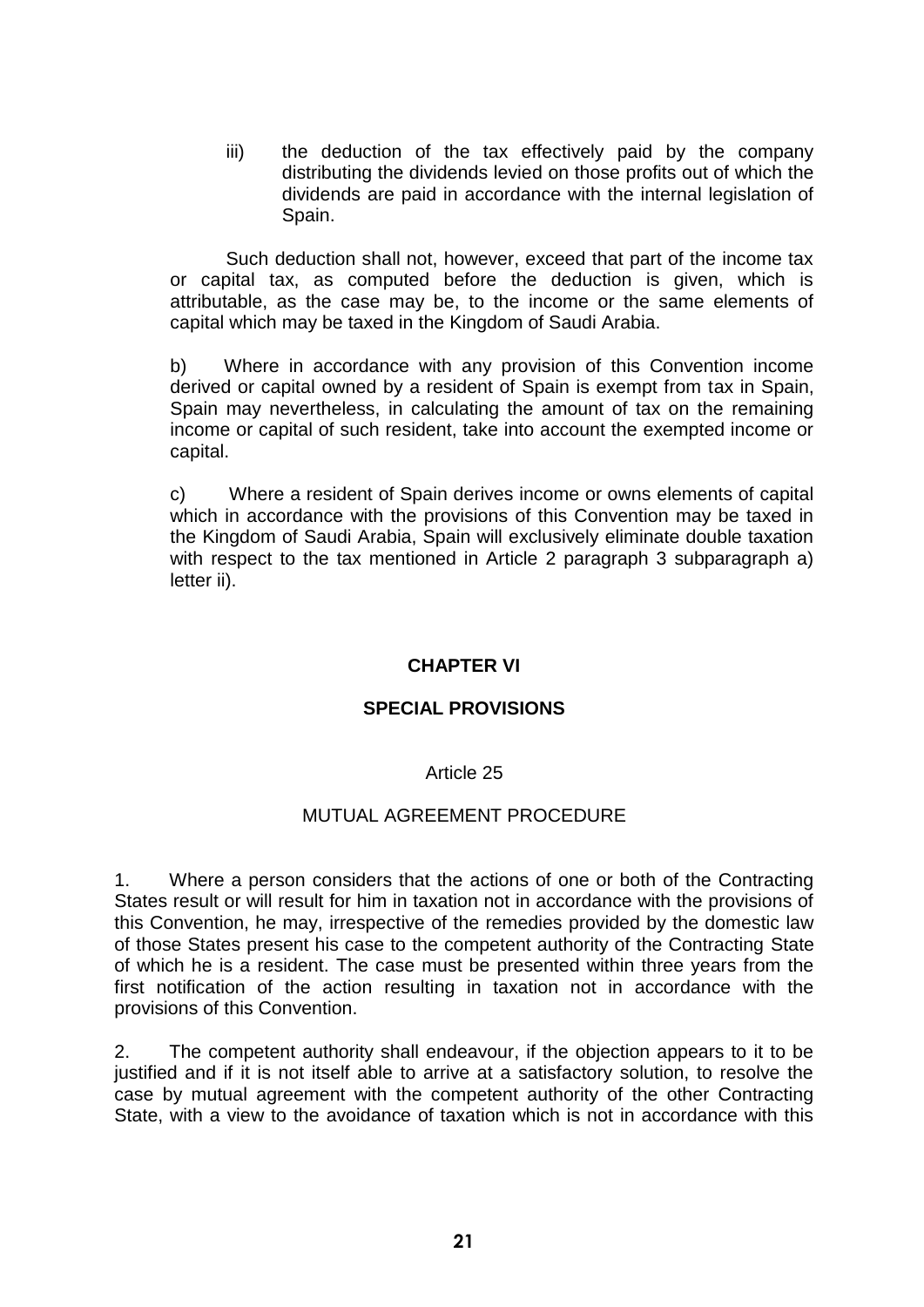Convention. Any agreement reached shall be implemented notwithstanding any time limits in the domestic law of the Contracting States.

3. The competent authorities of both Contracting States shall endeavour to resolve by mutual agreement any difficulties or doubts arising as to the interpretation or application of this Convention. They may also consult together for the elimination of double taxation in cases not provided for in this Convention.

4. The competent authorities of the Contracting States may communicate with each other for the purpose of reaching an agreement in the sense of the preceding paragraphs. When it seems advisable in order to reach agreement to have an oral exchange of opinions, such exchange may take place through a Commission consisting of representatives of the competent authorities of the Contracting States.

5. The competent authorities of the Contracting States may by mutual agreement settle the appropriate mode of application of this Convention and, especially, the requirements to which the residents of a Contracting State shall be subjected in order to obtain, in the other State, the tax reliefs or exemptions provided for by this Convention.

## Article 26

## EXCHANGE OF INFORMATION

1. The competent authorities of the Contracting States shall exchange such information as is forseeably relevant for carrying out the provisions of this Convention or to the administration or enforcement of the domestic laws concerning taxes of every kind and description imposed on behalf of the Contracting States, or of their political subdivisions or local authorities, insofar as the taxation thereunder is not contrary to the Convention. The exchange of information is not restricted by Articles 1 and 2.

2. Any information received under paragraph 1 of this Article by a Contracting State shall be treated as secret in the same manner as information obtained under the domestic laws of that State and shall be disclosed only to persons or authorities (including courts and administrative bodies) concerned with the assessment or collection of, the enforcement or prosecution in respect of, the determination of appeals in relation to the taxes referred to in paragraph 1, or the oversight of the above. Such persons or authorities shall use the information only for such purposes. They may disclose the information in public court proceedings or in judicial decisions.

3. In no case shall the provisions of paragraphs 1 and 2 of this Article be construed so as to impose on a Contracting State the obligation: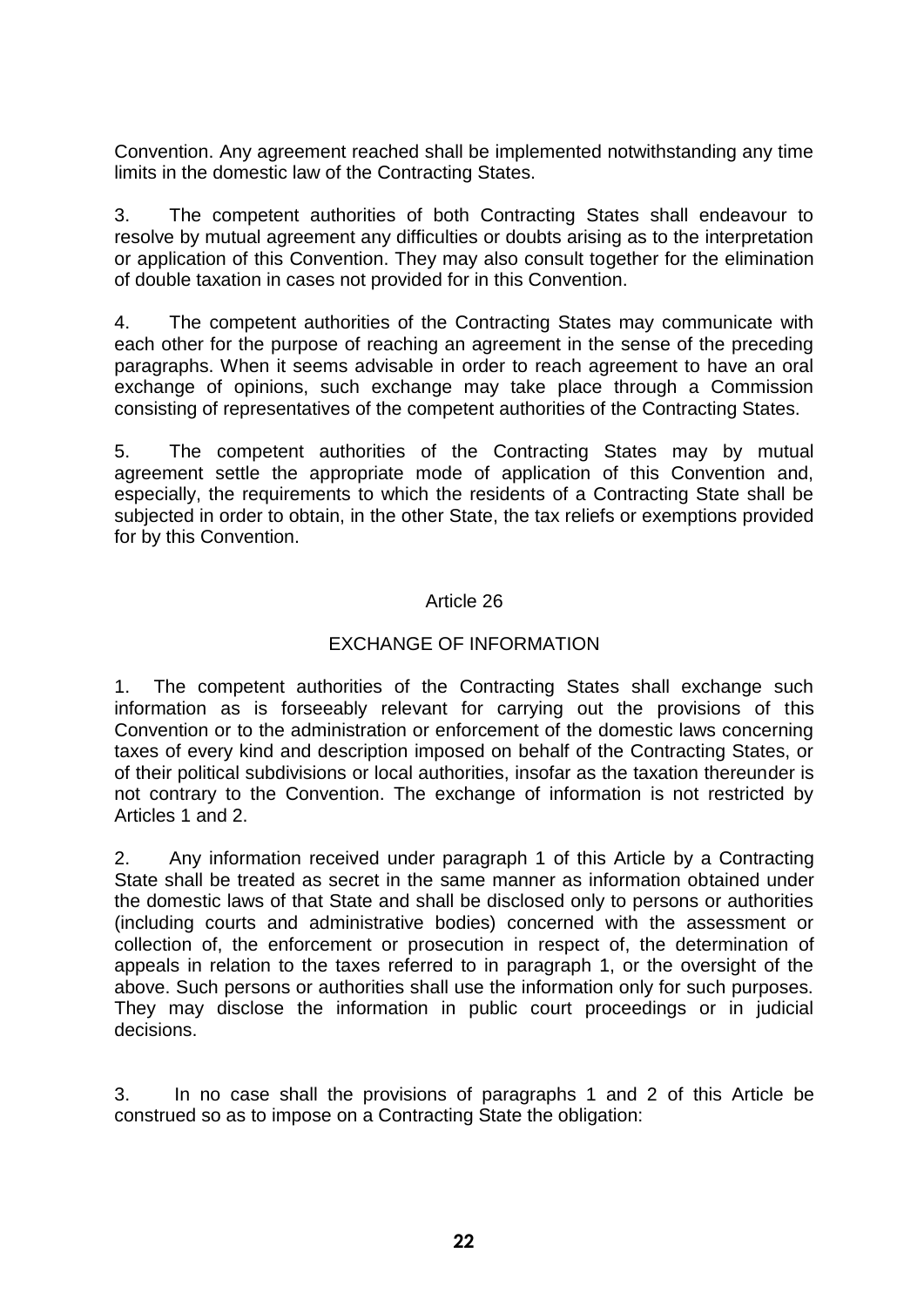a) to carry out administrative measures at variance with the laws and administrative practice of that or of the other Contracting State;

b) to supply information which is not obtainable under the laws or in the normal course of the administration of that or of the other Contracting State;

c) to supply information which would disclose any trade, business, industrial, commercial or professional secret or trade process, or information the disclosure of which would be contrary to public policy (ordre public).

4. If information is requested by a Contracting State in accordance with this Article, the other Contracting State shall use its information gathering measures to obtain the requested information, even though that other State may not need such information for its own tax purposes. The obligation contained in the preceding sentence is subject to the limitations of paragraph 3 of this Article but in no case shall such limitations be construed to permit a Contracting State to decline to supply information solely because it has no domestic interest in such information.

### Article 27

#### MEMBERS OF DIPLOMATIC MISSIONS AND CONSULAR POSTS

Nothing in this Convention shall affect the fiscal privileges of members of diplomatic missions or consular posts under the general rules of international law or under the provisions of special agreements.

### **CHAPTER VII**

### **FINAL PROVISIONS**

#### Article 28

### ENTRY INTO FORCE

1. Each Contracting State shall notify the other, through diplomatic channels that the internal procedures required by each Contracting State for the entry into force of this Convention have been complied with. The Convention shall enter into force on the first day of the fourth month following the date of receipt of the later of the notifications.

2. The provisions of the Convention shall apply:

(a) with regard to taxes withheld at source, in respect of amounts paid on or after the first day of January next following the date upon which the Convention enters into force; and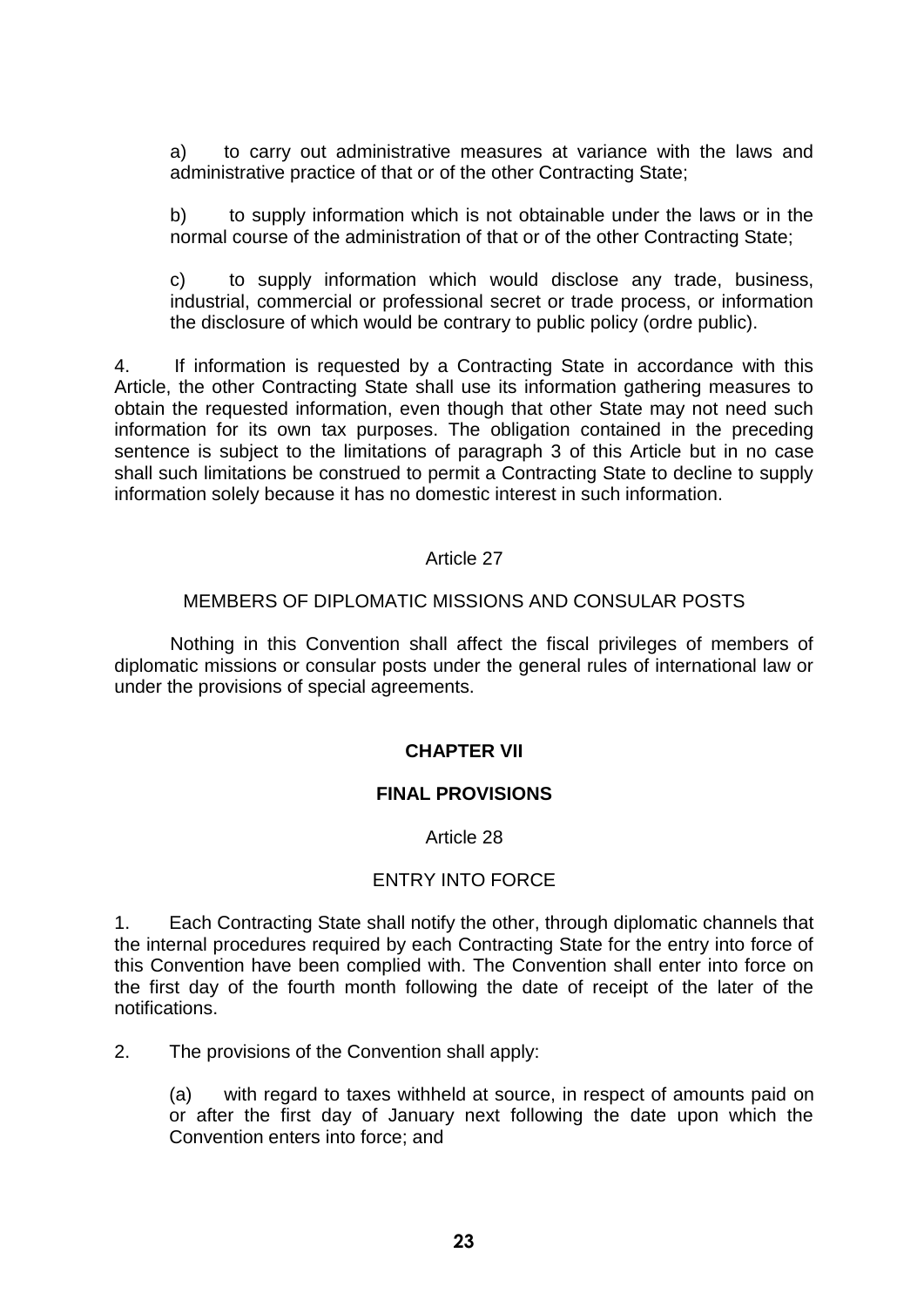(b) with regard to other taxes, in respect of taxable years beginning on or after the first day of January next following the date upon which the Convention enters into force.

#### Article 29

#### **TERMINATION**

1. This Convention shall remain in force until terminated by a Contracting State. Either Contracting State may terminate the Convention, through diplomatic channels, by giving written notice of termination at least six months before the end of any calendar year beginning on or after the expiration of a period of five years from the date of its entry into force.

2. In such event the Convention shall cease to apply:

(a) with regard to taxes withheld at source, in respect of amounts paid after the end of the calendar year in which such notice is given; and (b) with regard to other taxes, in respect of taxable years beginning after the end of the calendar year in which such notice is given.

In witness whereof the undersigned, duly authorised thereto, have signed this Convention.

Done at Madrid on 4 Jumada II, 1428H corresponding to19 July,2007 in two originals in the Arabic, Spanish and English languages, all texts being equally authentic. In case of divergence between any of the texts, it shall be resolved in accordance with the English text.

For the Kingdom of Saudi Arabia For the Kingdom of Spain

Ibrahim A. Al-Assaf **Miguel Ángel Moratinos Cuyaubé** Minister of Finance Minister of Foreign Affairs and Co-operation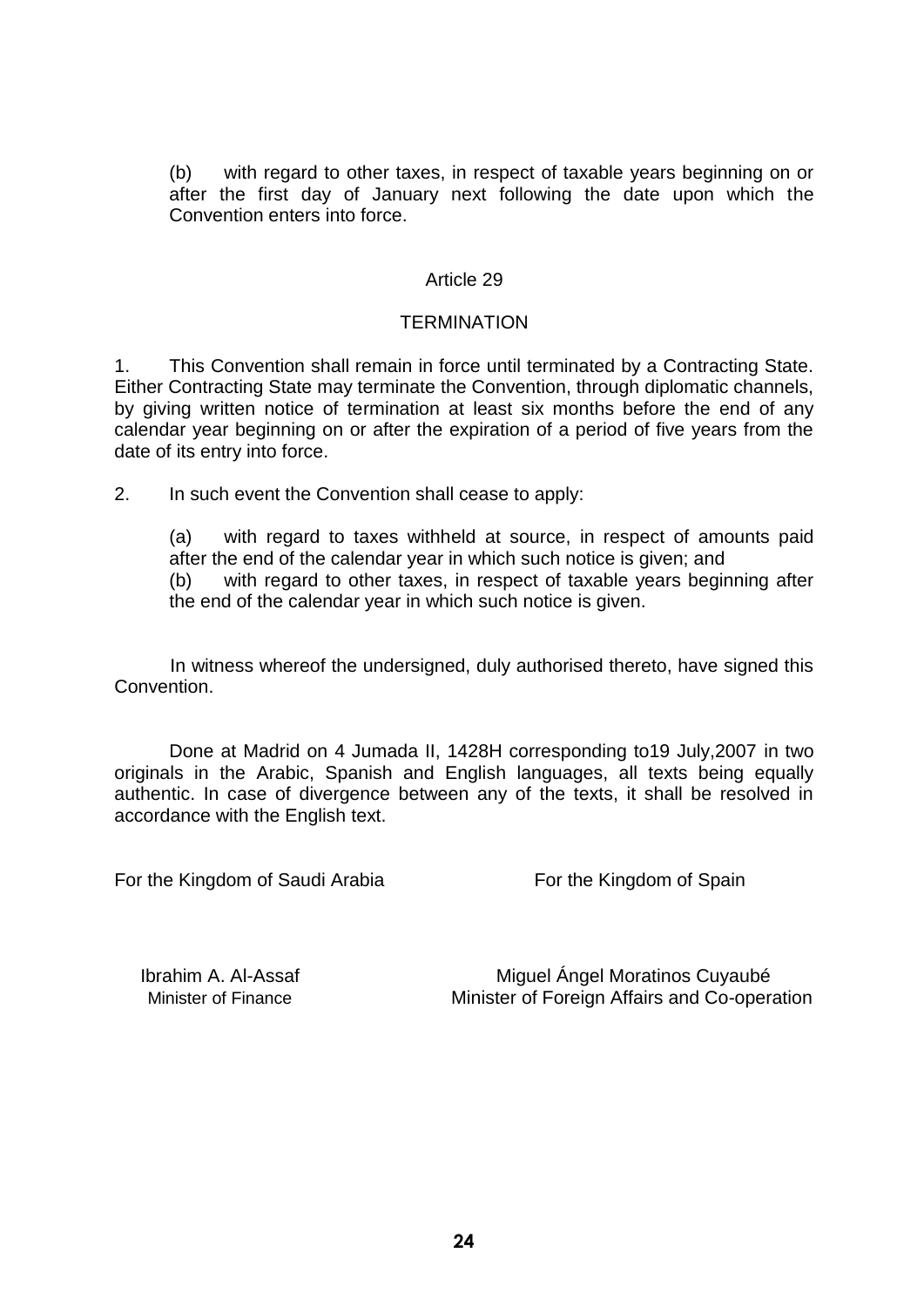# **PROTOCOL**

At the moment of signing the Convention between the Kingdom of Saudi Arabia and the Kingdom of Spain for the Avoidance of Double Taxation and the Prevention of Tax Evasion with respect to Taxes on Income and on Capital, the undersigned have agreed upon the following provisions which shall be an integral part of the Convention.

**I.** When applying the provisions of Articles 6 to 21 of this Convention a Contracting State has the exclusive right to tax and according to its internal law and due to its territorial taxation system does not tax the income, it may be taxed by the other Contracting State as if the Convention had not entered into force.

## **II. Ad Articles 2, 4, 23, 24, 28 and 29**

The provisions concerning taxes on capital shall only apply to the extent that both Contracting States levy a tax on capital (net wealth tax).

### **III. Ad Article 3.1 d)**

Both Contracting States consider the term "person" includes the State itself, its political sub-divisions or local authorities and foundations.

### **IV. Ad Article 4.1**

The term "resident" also includes a legal person organised under the laws of the Kingdom of Saudi Arabia and that is generally exempt from tax in the Kingdom of Saudi Arabia and is established and maintained in that Kingdom of Saudi Arabia either:

- i) for a religious, charitable, educational, scientific, or other similar purpose; or
- ii) To provide pensions or other similar benefits to employees pursuant to a plan.

# **V. Ad Article 5, paragraphs 1 and 2**

Concerning the interpretation of these paragraphs, it is understood that the furnishing of services, as well as any other kind of business, shall be covered within the scope of this Article, provided that conditions established in paragraph 1 are met.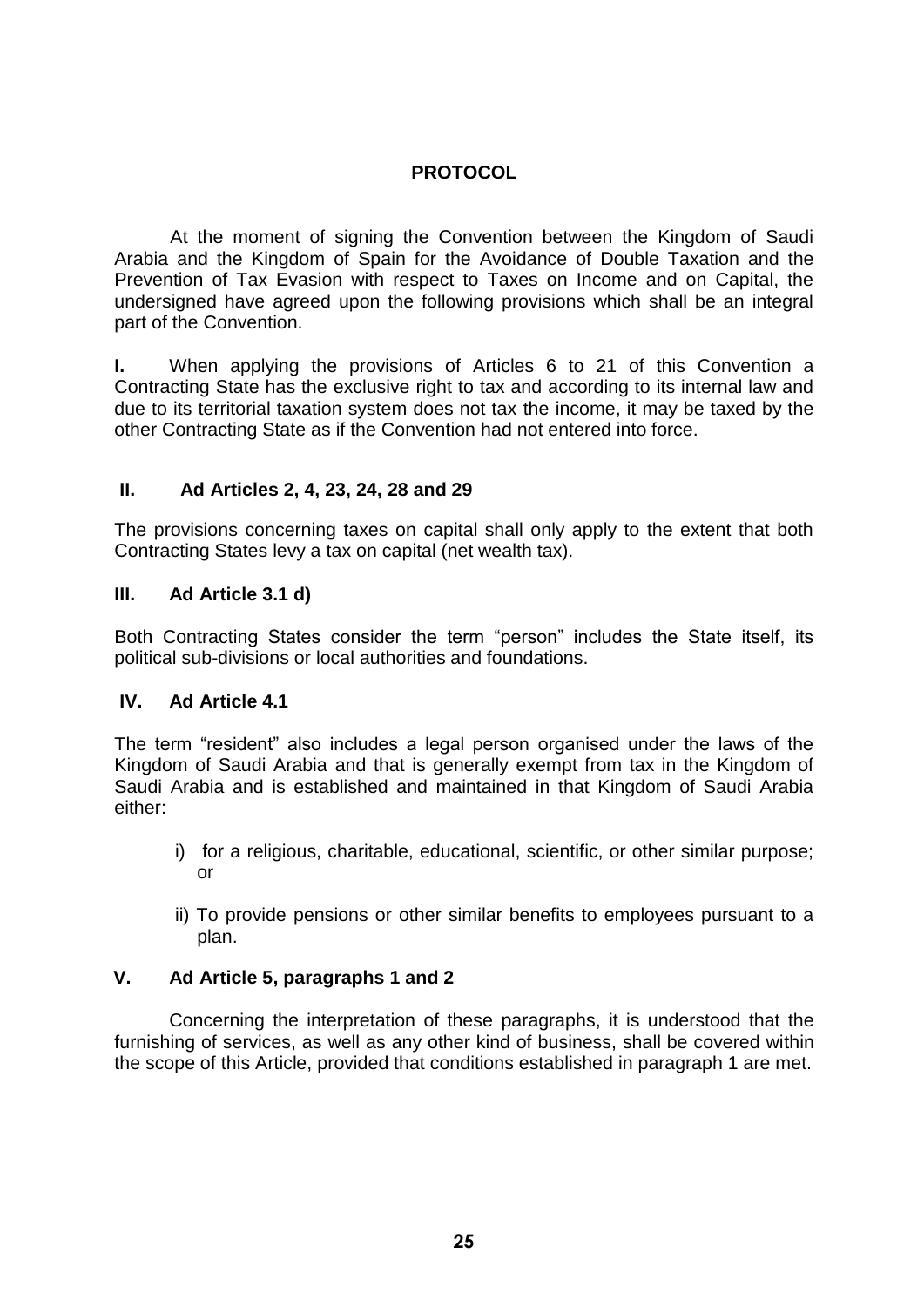# **VI. Ad. Article 5. 4 a) and b)**

The use of facilities for the purpose of delivery will not be considered a permanent establishment provided that these facilities are not used as sales-outlets in the Contracting State where these facilities are situated.

The maintenance of a stock of goods or merchandise belonging to the enterprise solely for the purpose of delivery will not be considered a permanent provided that these goods or merchandise are not sold in the Contracting State where the stock is situated.

# **VII. Ad. Article 7**

1. The term "business profits" includes, but is not limited to, income derived from manufacturing, mercantile, banking, insurance, from the operation of inland transportation, the furnishing of services and the rental of tangible personal movable property. Such a term does not include the performance of personal services by an individual either as an employee or an independent capacity.

2. The business profits derived by an enterprise of a Contracting State from the exportation of merchandise to the other Contracting State shall not be taxed in that other Contracting State. Where export contracts include other activities carried on through a permanent establishment in the other Contracting State profits derived from such activities shall be taxed in the other Contracting State in accordance with this Article.

# **VIII. Ad Article 7.3**

- a) The taxable base shall be calculated in accordance with the internal legislation of each Contracting State along the lines of the principles contained in this paragraph.
- b) The term "expenses which are incurred for the purposes of the permanent establishment" provided for in this paragraph, means the expenses directly connected with the activity of the permanent establishment.

## **IX. Ad Article 10**

Notwithstanding any other provision of this Convention, where a company which is a resident of a Contracting State has a permanent establishment in the other Contracting State, that other Contracting State may tax any remittances or deemed remittances of profits transferred by the permanent establishment to the company which is a resident of the first-mentioned Contracting State; The tax so charged shall